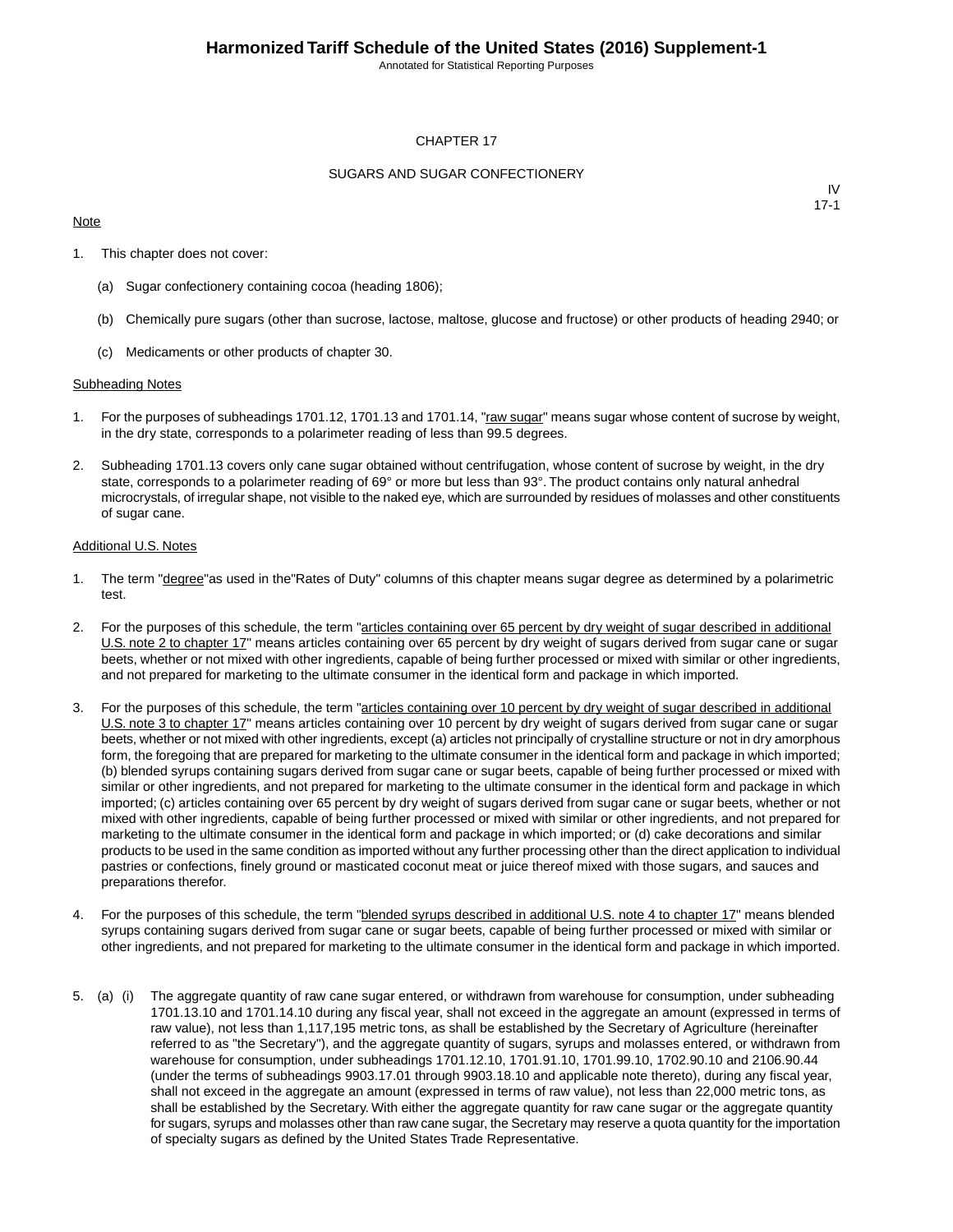Annotated for Statistical Reporting Purposes

Additional U.S. Notes (con.) IV 17-2

- (ii) Whenever the Secretary believes that domestic supplies of sugars may be inadequate to meet domestic demand at reasonable prices, the Secretary may modify any quantitative limitations which have previously been established under this note but may not reduce the total amounts below the amounts provided for in subdivision (i) hereof.
- (iii) The Secretary shall inform the Secretary of the Treasury of any determination made under this note. Notice of such determinations shall be published in the Federal Register.
- (iv) Sugar entering the United States during a quota period established under this note may be charged to the previous or subsequent quota period with the written approval of the Secretary.
- (b) (i) The quota amounts established under subdivision (a) may be allocated among supplying countries and areas by the United States Trade Representative.
	- (ii) The United States Trade Representative, after consultation with the Secretaries of State and Agriculture, may modify, suspend (for all or part of the quota amount), or reinstate the allocations provided for in this subdivision (including the addition or deletion of any country or area) if he finds that such action is appropriate to carry out the rights or obligations of the United States under any international agreement to which the United States is a party or is appropriate to promote the economic interests of the United States.
	- (iii) The United States Trade Representative shall inform the Secretary of the Treasury of any such action and shall publish notice thereof in the Federal Register. Such action shall not become effective until the day following the date of publication of such notice in the Federal Register or such later date as may be specified by the United States Trade Representative.
	- (iv) The United States Trade Representative may promulgate regulations appropriate to provide for the allocations authorized pursuant to this note. Such regulations may, among other things, provide for the issuance of certificates of eligibility to accompany any sugars, syrups or molasses (including any specialty sugars) imported from any country or area for which an allocation has been provided and for such minimum quota amounts as may be appropriate to provide reasonable access to the U.S. market for articles the product of those countries or areas having small allocations.
- (c) For purposes of this note, the term raw value means the equivalent of such articles in terms of ordinary commercial raw sugar testing 96 degrees by the polariscope as determined in accordance with regulations or instructions issued by the Secretary of the Treasury. Such regulations or instructions may, among other things, provide: (i) for the entry of such articles pending a final determination of polarity; and (ii) that positive or negative adjustments for differences in preliminary and final raw values be made in the same or succeeding quota periods. The principal grades and types of sugar shall be translated into terms of raw value in the following manner--
	- (A) For articles described in subheadings, 1701.12.05, 1701.12.10, 1701.12.50, 1701.13.05, 1701.13.10, 1701.13.20, 1701.13.50, 1701.14.05,1701.14.10,1701.14.20, 1701.14.50, 1701.91.05, 1701.91.10, 1701.91.30, 1701.99.05, 1701.99.10, 1701.99.50, 2106.90.42, 2106.90.44 and 2106.90.46 by multiplying the number of kilograms thereof by the greater of 0.93, or 1.07 less 0.0175 for each degree of polarization under 100 degrees (and fractions of a degree in proportion).
	- (B) For articles described in subheadings 1702.90.05, 1702.90.10 and 1702.90.20, by multiplying the number of kilograms of the total sugars thereof (the sum of the sucrose and reducing or invert sugars) by 1.07.
	- (C) The Secretary of the Treasury shall establish methods for translating sugar into terms of raw value for any special grade or type of sugar, syrup, or molasses for which he/she determines that the raw value cannot be measured adequately under the above provisions.
- 6. Raw cane sugar classifiable in subheading 1701.13.20 and 1701.14.20 shall be entered only to be used for the production (other than by distillation) of polyhydric alcohols, except polyhydric alcohols for use as a substitute for sugar in human food consumption, or to be refined and reexported in refined form or in sugar-containing products, or to be substituted for domestically produced raw cane sugar that has been or will be exported. The Secretary of Agriculture may issue licenses for such entries and may promulgate such regulations (including any terms, conditions, certifications, bonds, civil penalties, or other limitations) as are appropriate to ensure that sugar entered under subheading 1701.13.20 and 1701.14.20 is used only for such purposes.
- 7. The aggregate quantity of articles containing over 65 percent by dry weight of sugars described in additional U.S. note 2 to chapter 17, entered under subheadings 1701.91.44, 1702.90.64, 1704.90.64, 1806.10.24, 1806.10.45, 1806.20.71, 1806.90.45, 1901.20.20, 1901.20.55, 1901.90.52, 2101.12.44, 2101.20.44, 2106.90.74 and 2106.90.92 during the 12-month period from October 1 in any year to the following September 30, inclusive, shall be none and no such articles shall be classifiable therein.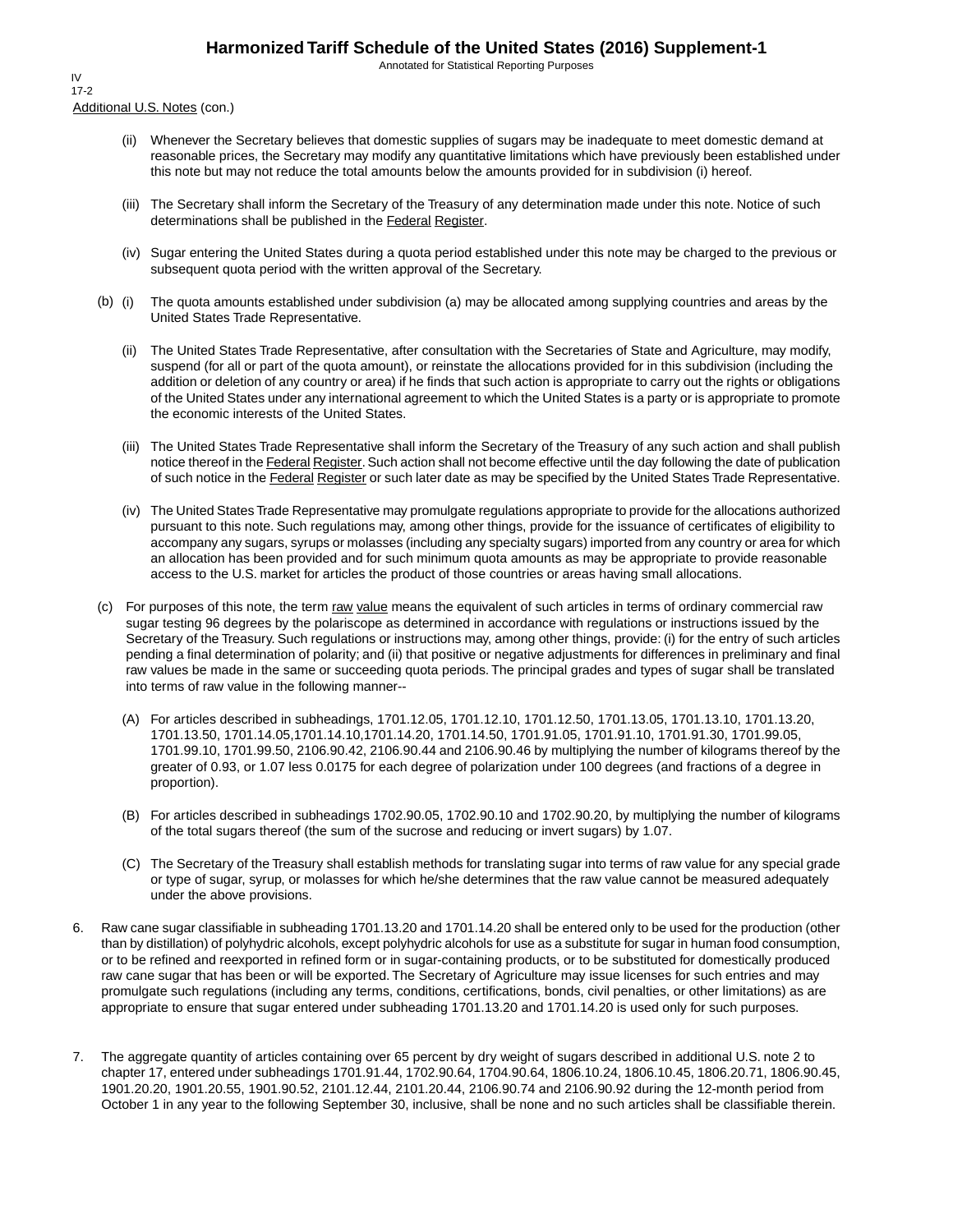Annotated for Statistical Reporting Purposes

Additional U.S. Notes (con.)

- 8. The aggregate quantity of articles containing over 10 percent by dry weight of sugars described in additional U.S. note 3 to chapter 17, entered under subheadings 1701.91.54, 1704.90.74, 1806.20.75, 1806.20.95, 1806.90.55, 1901.90.56, 2101.12.54, 2101.20.54, 2106.90.78 and 2106.90.95 during the 12-month period from October 1 in any year to the following September 30, inclusive, shall not exceed 64,709 metric tons (articles the product of Mexico shall not be permitted or included under this quantitative limitation and no such articles shall be classifiable therein).
- 9. The aggregate quantity of blended syrups described in additional U.S. note 4 to chapter 17, the foregoing goods entered under subheadings 1702.20.24, 1702.30.24, 1702.40.24, 1702.60.24, 1702.90.54, 1806.20.91, 1806.90.35, 2101.12.34, 2101.20.34, 2106.90.68 and 2106.90.89 during the 12-month period from October 1 in any year to the following September 30, inclusive, shall be none and no such articles shall be classifiable therein.
- 10. Heading 1703 does not include products derived from sugar cane or sugar beet and containing soluble non-sugar solids (excluding any foreign substance that may have been added or developed in the product) equal to 6 percent or less by weight of the total soluble solids.
- 11. For the purposes of subheading 1704.90.25, "cough drops" must contain a minimum of 5 mg per dose of menthol, of eucalyptol, or of a combination of menthol and eucalyptol.

#### **Statistical Note**

1. For the purposes of heading 1701, the term "further processing" means performing those actions to further improve the quality of sugar by a refiner through affination or defecation, clarification and further purification by absorption or crystallization.

[**Compiler's note**: All provisions of subchapter II of chapter 99 have expired; footnote references are shown for reference only.]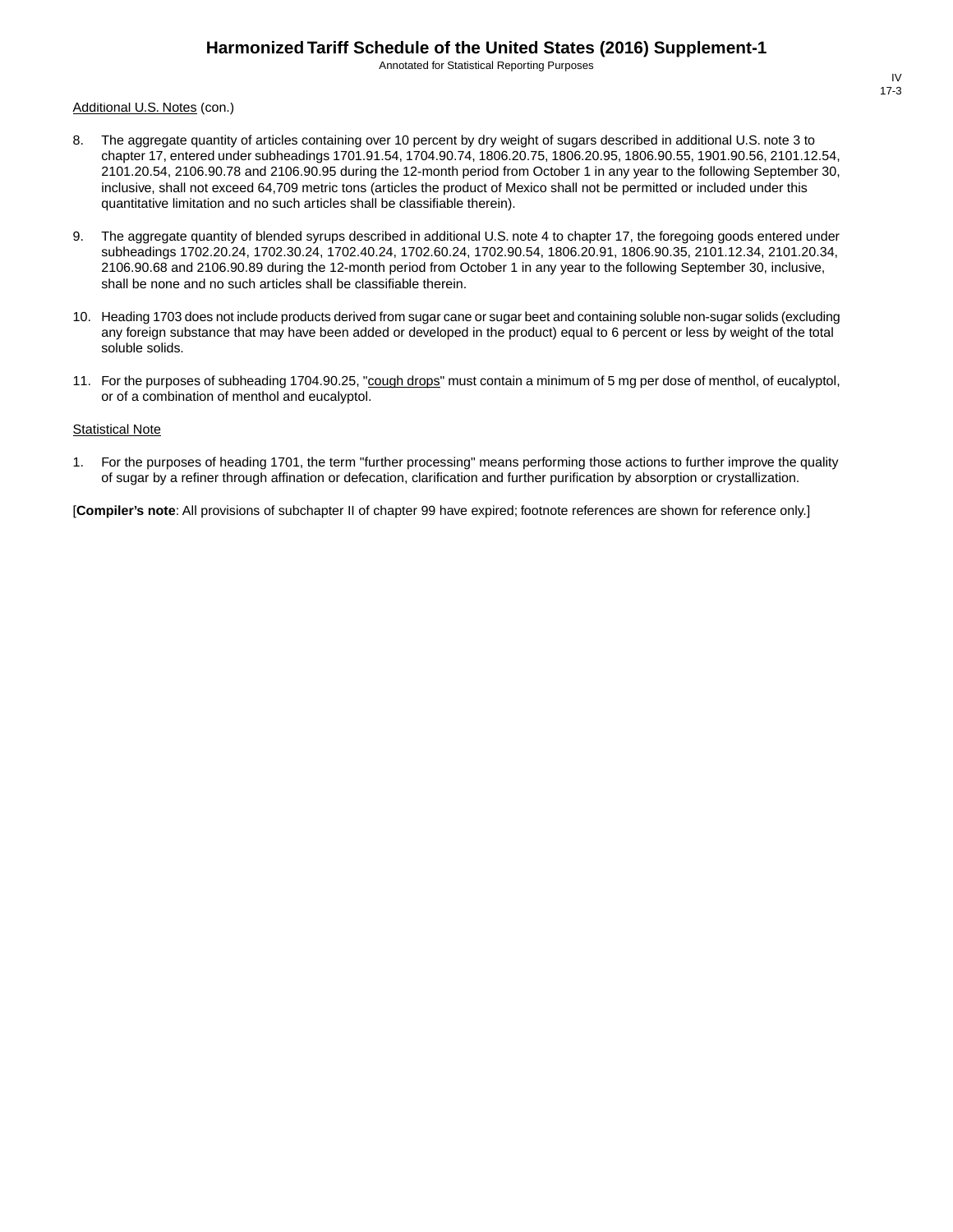Annotated for Statistical Reporting Purposes

| Heading/                      | Stat.       |                                                                                                                                                                                                         | Unit           |                                                                                                                                                                    | <b>Rates of Duty</b>                                                                                                                                                                                                     | $\overline{2}$                                                                                                                                                                  |
|-------------------------------|-------------|---------------------------------------------------------------------------------------------------------------------------------------------------------------------------------------------------------|----------------|--------------------------------------------------------------------------------------------------------------------------------------------------------------------|--------------------------------------------------------------------------------------------------------------------------------------------------------------------------------------------------------------------------|---------------------------------------------------------------------------------------------------------------------------------------------------------------------------------|
| Subheading                    | Suf-<br>fix | <b>Article Description</b>                                                                                                                                                                              | of<br>Quantity | General                                                                                                                                                            | $\mathbf{1}$<br>Special                                                                                                                                                                                                  |                                                                                                                                                                                 |
| 1701<br>1701.12<br>1701.12.05 | 00          | Cane or beet sugar and chemically pure sucrose, in solid form:<br>Raw sugar not containing added flavoring or coloring<br>matter:<br>Beet sugar:<br>Described in general note 15 of the tariff schedule |                | 3.6606¢/kg less<br>0.020668¢/kg<br>for each degree<br>under 100<br>degrees (and<br>fractions of a<br>degree in<br>proportion) but<br>not less than<br>3.143854¢/kg | Free (A*, AU, BH,<br>CA, CL, CO, D, E*,<br>IL, JO, KR, MA,<br>MX, OM, P, PA,<br>PE, SG)                                                                                                                                  | 6.58170¢/kg<br>less<br>0.0622005¢<br>/kg for each<br>degree under<br>100 degrees<br>(and fractions<br>of a degree in<br>proportion)<br>but not less<br>than<br>5.031562¢<br>/kg |
| 1701.12.10 00                 |             | Described in additional U.S. note 5 to this chapter<br>and entered pursuant to its provisions                                                                                                           | kg             | 3.6606¢/kg less<br>0.020668¢/kg<br>for each degree<br>under 100<br>degrees (and<br>fractions of a<br>degree in<br>proportion) but<br>not less than<br>3.143854¢/kg | Free (A*, BH, CA,<br>CL, CO, D, E <sup>*</sup> , IL,<br>JO, KR, MA, MX,<br>OM, P, PA, PE,<br>SG)<br>See 9822.05.15 (P+)                                                                                                  | 6.58170¢/kg<br>less<br>0.0622005¢<br>/kg for each<br>degree under<br>100 degrees<br>(and fractions<br>of a degree in<br>proportion)<br>but not less<br>than<br>5.031562¢<br>/kg |
| 1701.12.50 00                 |             | 1/ See subheadings 9904.17.08-9904.17.16.                                                                                                                                                               |                |                                                                                                                                                                    | Free (BH, CL, JO,<br>MX, SG)<br>17.8¢/kg (KR)<br>See 9822.05.20 (P+)<br>See 9822.06.10 (PE)<br>See 9822.08.01<br>(CO)<br>See 9822.09.17 (PA)<br>See 9912.17.05,<br>9912.17.15 (MA)<br>See 9916.17.05,<br>9916.17.15 (OM) | 42.05¢/kg                                                                                                                                                                       |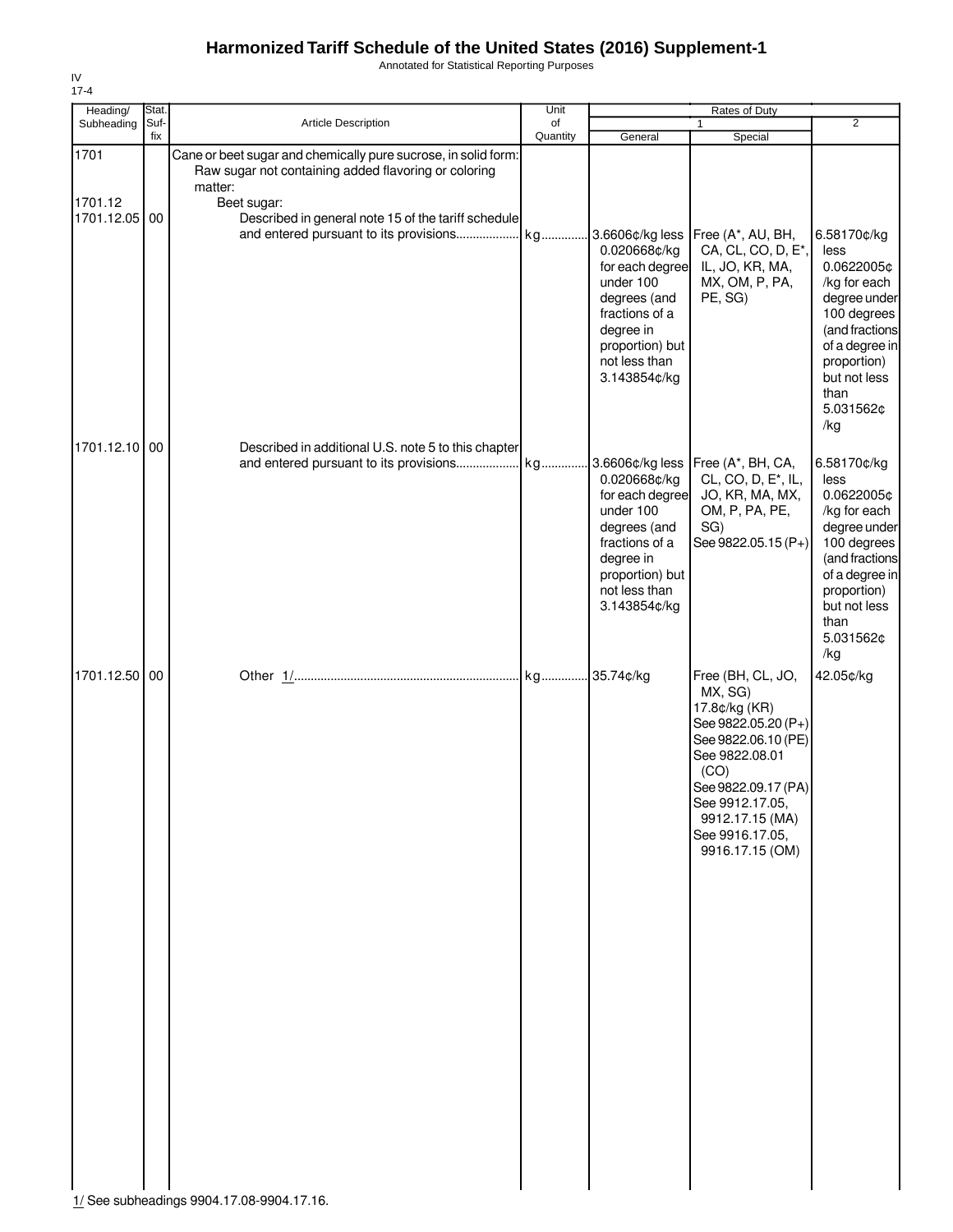Annotated for Statistical Reporting Purposes

| Heading/               | Stat.       |                                                                                                                                                                                                                                                                                                                                                                                   | Unit           |                                                                                                                                                                    | Rates of Duty                                                                                                                                                                                                                                                                    |                                                                                                                                                                               |
|------------------------|-------------|-----------------------------------------------------------------------------------------------------------------------------------------------------------------------------------------------------------------------------------------------------------------------------------------------------------------------------------------------------------------------------------|----------------|--------------------------------------------------------------------------------------------------------------------------------------------------------------------|----------------------------------------------------------------------------------------------------------------------------------------------------------------------------------------------------------------------------------------------------------------------------------|-------------------------------------------------------------------------------------------------------------------------------------------------------------------------------|
| Subheading             | Suf-<br>fix | <b>Article Description</b>                                                                                                                                                                                                                                                                                                                                                        | of<br>Quantity | General                                                                                                                                                            | 1<br>Special                                                                                                                                                                                                                                                                     | $\overline{2}$                                                                                                                                                                |
| 1701 (con.)<br>1701.13 |             | Cane or beet sugar and chemically pure sucrose, in solid form:<br>(con.)<br>Raw sugar not containing added flavoring or coloring<br>matter: (con.)<br>Cane sugar specified in subheading note 2 to this                                                                                                                                                                           |                |                                                                                                                                                                    |                                                                                                                                                                                                                                                                                  |                                                                                                                                                                               |
| 1701.13.05             | 00          | chapter:<br>Described in general note 15 of the tariff schedule                                                                                                                                                                                                                                                                                                                   |                | 1.4606¢/kg less<br>0.020668¢/kg                                                                                                                                    | Free (A*, AU, BH,<br>CA, CL, CO, D, E <sup>*</sup> ,                                                                                                                                                                                                                             | 4.3817¢/kg<br>less                                                                                                                                                            |
|                        |             |                                                                                                                                                                                                                                                                                                                                                                                   |                | for each degree<br>under 100<br>degrees (and<br>fractions of a<br>degree in<br>proportion) but<br>not less than<br>0.943854¢/kg                                    | IL, JO, KR, MA,<br>MX, OM, P, PA,<br>PE, SG)                                                                                                                                                                                                                                     | 0.0622005¢<br>/kg for each<br>degree under<br>100 degrees<br>(and fractions<br>of a degree in<br>proportion)<br>but not less<br>than<br>2.831562¢<br>/kg                      |
| 1701.13.10 00          |             | Described in additional U.S. note 5 to this chapter<br>and entered pursuant to its provisions                                                                                                                                                                                                                                                                                     | kg             | 1.4606¢/kg less<br>0.020668¢/kg<br>for each degree<br>under 100<br>degrees (and<br>fractions of a<br>degree in<br>proportion) but<br>not less than<br>0.943854¢/kg | Free (A*, BH, CA,<br>CL, CO, D, E <sup>*</sup> , IL,<br>JO, KR, MA, MX,<br>OM, P, PA, PE,<br>SG)<br>See 9822.05.15 (P+)                                                                                                                                                          | 4.3817¢/kg<br>less<br>0.0622005¢<br>/kg for each<br>degree under<br>100 degrees<br>(and fractions<br>of a degree in<br>proportion)<br>but not less<br>2.831562¢<br>/kg        |
| 1701.13.20 00          |             | Other sugar to be used for the production (other<br>than by distillation) of polyhydric alcohols, except<br>polyhydric alcohols for use as a substitute for sugar<br>in human food consumption, or to be refined and<br>re-exported in refined form or in sugar-containing<br>products, or to be substituted for domestically<br>produced raw cane sugar that has been or will be |                |                                                                                                                                                                    |                                                                                                                                                                                                                                                                                  |                                                                                                                                                                               |
|                        |             |                                                                                                                                                                                                                                                                                                                                                                                   |                | 0.020668¢/kg<br>for each degree<br>under 100<br>degrees (and<br>fractions of a<br>degree in<br>proportion) but<br>not less than<br>0.943854¢/kg                    | Free (A*, BH, CA,<br>CL, CO, D, E <sup>*</sup> , IL,<br>JO, KR, MA, MX,<br>OM, P, PA, PE,<br>SG)<br>0.4¢/kg less<br>0.006¢/kg for each<br>degree under 100<br>degrees (and<br>fractions of a<br>degree in<br>proportion) but not<br>less than 0.3¢/kg<br>(AU)<br>$0.7$ ¢/kg (KR) | 4.3817¢/kg<br>less<br>0.0622005¢/kg<br>for each<br>degree under<br>100 degrees<br>(and fractions<br>of a degree in<br>proportion)<br>but not less<br>than<br>2.831562¢<br>/kg |
|                        |             |                                                                                                                                                                                                                                                                                                                                                                                   |                |                                                                                                                                                                    |                                                                                                                                                                                                                                                                                  |                                                                                                                                                                               |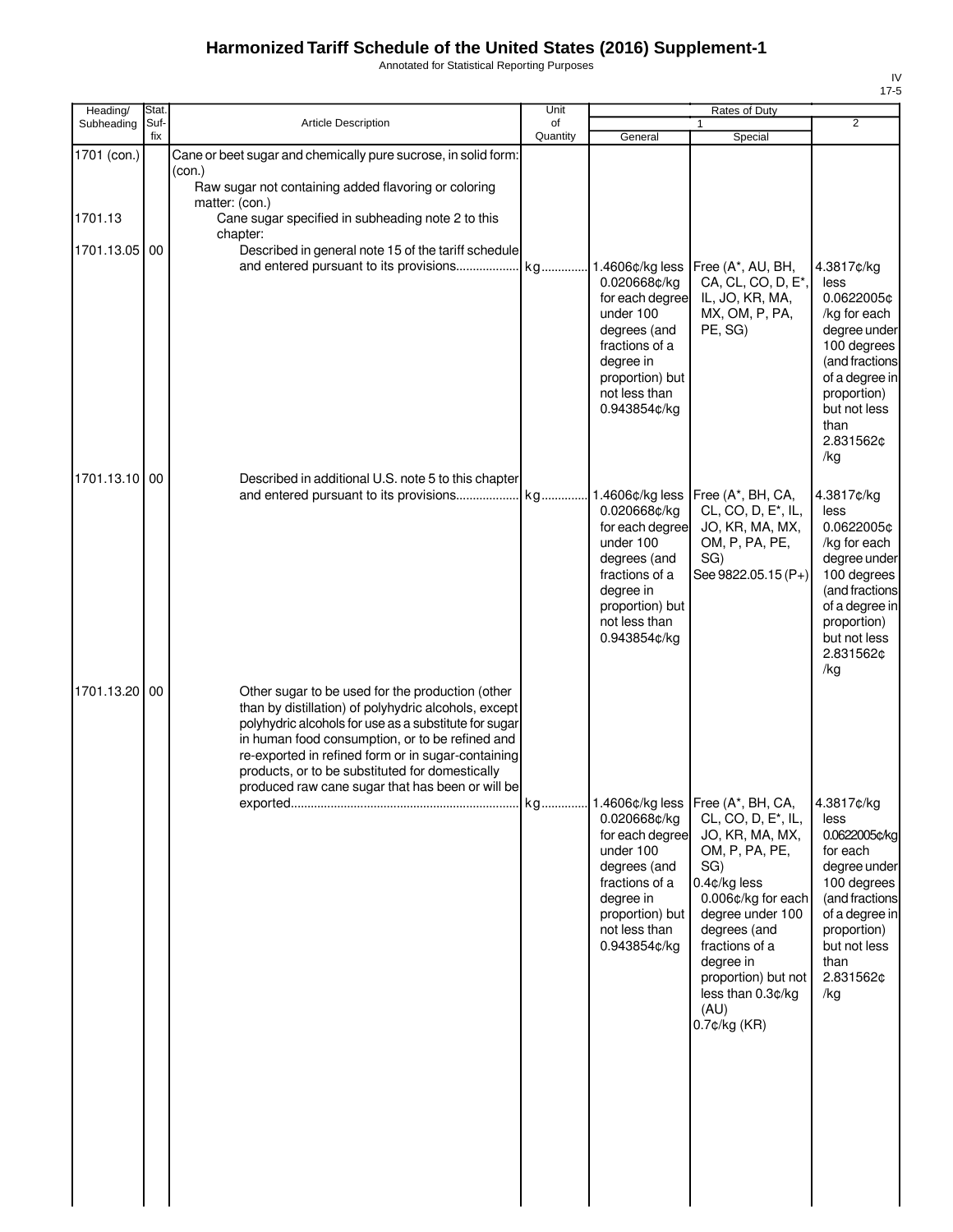Annotated for Statistical Reporting Purposes

| Heading/                                          | Stat.       |                                                                                                                                                                                                                            | Unit           |                                                                                                                                                                 | <b>Rates of Duty</b>                                                                                                                                                                                   |                                                                                                                                                                                                                   |
|---------------------------------------------------|-------------|----------------------------------------------------------------------------------------------------------------------------------------------------------------------------------------------------------------------------|----------------|-----------------------------------------------------------------------------------------------------------------------------------------------------------------|--------------------------------------------------------------------------------------------------------------------------------------------------------------------------------------------------------|-------------------------------------------------------------------------------------------------------------------------------------------------------------------------------------------------------------------|
| Subheading                                        | Suf-<br>fix | <b>Article Description</b>                                                                                                                                                                                                 | of<br>Quantity | General                                                                                                                                                         | 1<br>Special                                                                                                                                                                                           | $\overline{2}$                                                                                                                                                                                                    |
| 1701 (con.)<br>1701.13<br>(con.)<br>1701.13.50 00 |             | Cane or beet sugar and chemically pure sucrose, in solid form:<br>(con.)<br>Raw sugar not containing added flavoring or coloring<br>matter: (con.)<br>Cane sugar specified in subheading note 2 to this<br>chapter: (con.) |                | 33.87¢/kg                                                                                                                                                       | Free (BH, CL, JO,<br>MX, SG)<br>16.9¢/kg (KR)<br>See 9822.05.20 (P+)<br>See 9822.06.10 (PE)<br>See 9822.08.01<br>(CO)<br>See 9822.09.17-                                                               | 39.85¢/kg                                                                                                                                                                                                         |
| 1701.14<br>1701.14.05                             | 00          | Other cane sugar:<br>Described in general note 15 of the tariff schedule                                                                                                                                                   |                | 0.020668¢/kg<br>for each degree<br>under 100<br>degrees (and<br>fractions of a<br>degree in<br>proportion) but<br>not less than                                 | 9822.09.20 (PA)<br>See 9912.17.05-<br>9912.17.10 (MA)<br>See 9916.17.05-<br>9916.17.10 (OM)<br>1.4606¢/kg less Free (A*, AU, BH,<br>CA, CL, CO, D, E*,<br>IL, JO, KR, MA,<br>MX, OM, P, PA,<br>PE, SG) | 4.3817¢/kg<br>less<br>0.0622005¢/kg<br>for each<br>degree under<br>100 degrees<br>(and fractions<br>of a degree in<br>proportion)                                                                                 |
| 1701.14.10                                        | 00          | Described in additional U.S. note 5 to this chapter                                                                                                                                                                        |                | 0.943854¢/kg<br>0.020668¢/kg<br>for each degree<br>under 100<br>degrees (and<br>fractions of a<br>degree in<br>proportion) but<br>not less than<br>0.943854¢/kg | 1.4606¢/kg less   Free (A*, BH, CA,<br>CL, CO, D, E <sup>*</sup> , IL,<br>JO, KR, MA, MX,<br>OM, P, PA, PE,<br>SG)<br>See 9822.05.15 (P+)                                                              | but not less<br>than<br>2.831562¢/kg<br>4.3817¢/kg<br>less<br>0.0622005¢/kg<br>for each<br>degree under<br>100 degrees<br>(and fractions<br>of a degree in<br>proportion)<br>but not less<br>than<br>2.831562¢/kg |
|                                                   |             |                                                                                                                                                                                                                            |                |                                                                                                                                                                 |                                                                                                                                                                                                        |                                                                                                                                                                                                                   |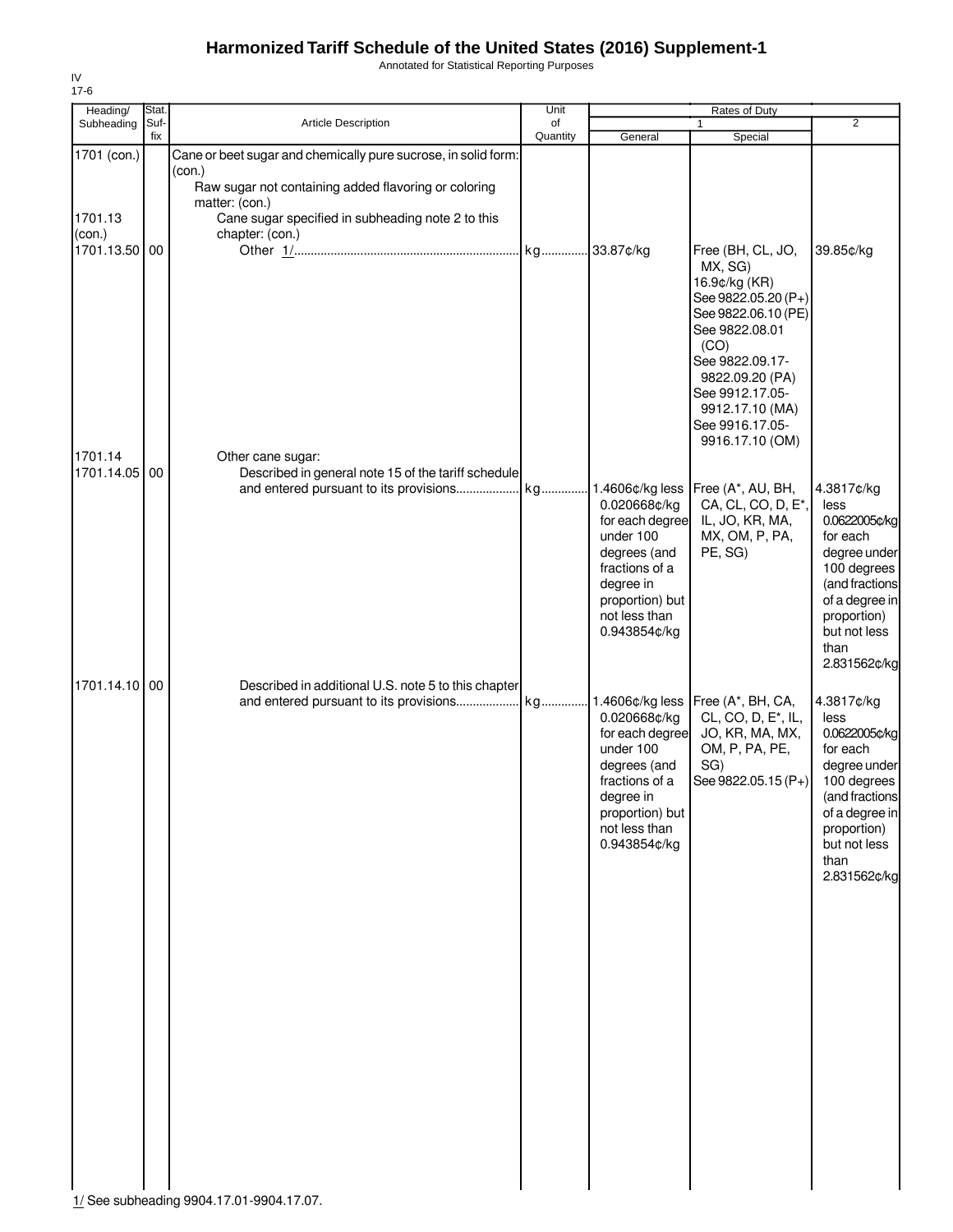Annotated for Statistical Reporting Purposes

| Heading/<br>Stat.                                 |                                                                                                                                                                                                                                                                                                                                                                                                                                                                                                                 | Unit           |                                                                                                                                                 | Rates of Duty                                                                                                                                                                                                                                                                |                                                                                                                                                                               |
|---------------------------------------------------|-----------------------------------------------------------------------------------------------------------------------------------------------------------------------------------------------------------------------------------------------------------------------------------------------------------------------------------------------------------------------------------------------------------------------------------------------------------------------------------------------------------------|----------------|-------------------------------------------------------------------------------------------------------------------------------------------------|------------------------------------------------------------------------------------------------------------------------------------------------------------------------------------------------------------------------------------------------------------------------------|-------------------------------------------------------------------------------------------------------------------------------------------------------------------------------|
| Suf-<br>Subheading<br>fix                         | <b>Article Description</b>                                                                                                                                                                                                                                                                                                                                                                                                                                                                                      | of<br>Quantity | General                                                                                                                                         | Special                                                                                                                                                                                                                                                                      | $\overline{2}$                                                                                                                                                                |
| 1701 (con.)<br>1701.14<br>(con.)<br>1701.14.20 00 | Cane or beet sugar and chemically pure sucrose, in solid form:<br>(con.)<br>Raw sugar not containing added flavoring or coloring<br>matter: (con.)<br>Other cane sugar: (con.)<br>Other sugar to be used for the production (other<br>than by distillation) of polyhydric alcohols, except<br>polyhydric alcohols for use as a substitute for sugar<br>in human food consumption, or to be refined and<br>re-exported in refined form or in sugar-containing<br>products, or to be substituted for domestically |                |                                                                                                                                                 |                                                                                                                                                                                                                                                                              |                                                                                                                                                                               |
|                                                   | produced raw cane sugar that has been or will be                                                                                                                                                                                                                                                                                                                                                                                                                                                                |                | 0.020668¢/kg<br>for each degree<br>under 100<br>degrees (and<br>fractions of a<br>degree in<br>proportion) but<br>not less than<br>0.943854¢/kg | Free (A*, BH, CA,<br>CL, CO, D, E <sup>*</sup> , IL,<br>JO, MA, MX, OM,<br>P, PA, PE, SG)<br>$0.4$ ¢/kg less<br>0.006¢/kg for each<br>degree under 100<br>degrees (and<br>fractions of a<br>degree in<br>proportion) but not<br>less than 0.3¢/kg<br>(AU)<br>$0.7$ ¢/kg (KR) | 4.3817¢/kg<br>less<br>0.0622005¢/kg<br>for each<br>degree under<br>100 degrees<br>(and fractions<br>of a degree in<br>proportion)<br>but not less<br>than<br>2.831562¢<br>/kg |
| 1701.14.50 00                                     |                                                                                                                                                                                                                                                                                                                                                                                                                                                                                                                 |                |                                                                                                                                                 | Free (BH, CL, JO,<br>MX, SG)<br>16.9¢/kg (KR)<br>See 9822.05.20 (P+)<br>See 9822.06.10 (PE)<br>See 9822.08.01<br>(CO)<br>See 9822.09.17-<br>9822.09.20 (PA)<br>See 9912.17.05-<br>9912.17.10 (MA)<br>See 9916.17.05-<br>9916.17.10 (OM)                                      | 39.85¢/kg                                                                                                                                                                     |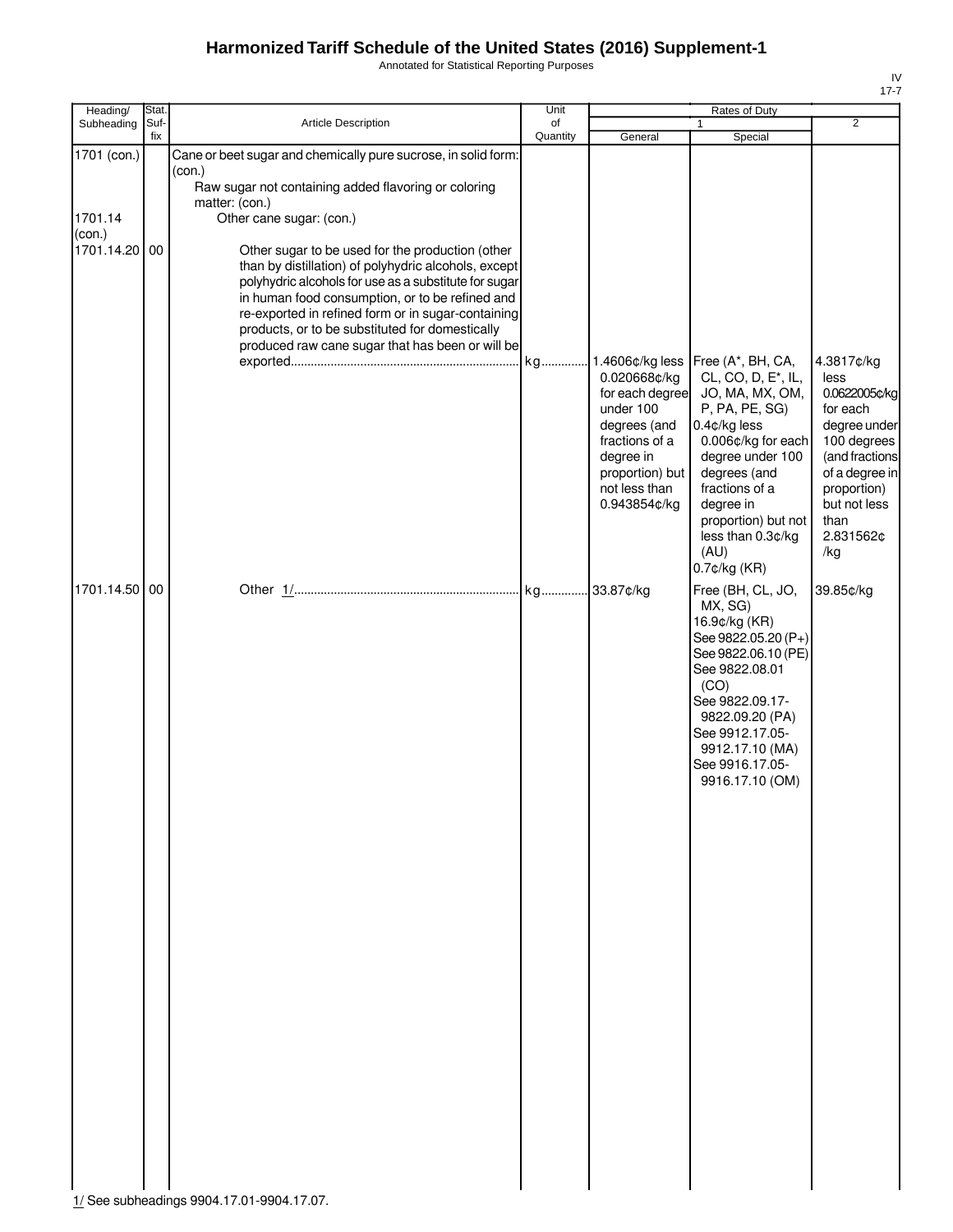Annotated for Statistical Reporting Purposes

| Heading/               | Stat.       |                                                                                                                                                                                                                 | Unit<br>of |                                                                                                                                                 | Rates of Duty                                                                                                                                                                                                            | $\overline{2}$                                                                                                                                                                 |
|------------------------|-------------|-----------------------------------------------------------------------------------------------------------------------------------------------------------------------------------------------------------------|------------|-------------------------------------------------------------------------------------------------------------------------------------------------|--------------------------------------------------------------------------------------------------------------------------------------------------------------------------------------------------------------------------|--------------------------------------------------------------------------------------------------------------------------------------------------------------------------------|
| Subheading             | Suf-<br>fix | Article Description                                                                                                                                                                                             | Quantity   | General                                                                                                                                         | 1<br>Special                                                                                                                                                                                                             |                                                                                                                                                                                |
| 1701 (con.)<br>1701.91 |             | Cane or beet sugar and chemically pure sucrose, in solid form:<br>(con.)<br>Other:                                                                                                                              |            |                                                                                                                                                 |                                                                                                                                                                                                                          |                                                                                                                                                                                |
| 1701.91.05 00          |             | Containing added flavoring or coloring matter:<br>Containing added coloring but not containing<br>added flavoring matter:<br>Described in general note 15 of the tariff<br>schedule and entered pursuant to its |            | 0.020668¢/kg                                                                                                                                    | 3.6606¢/kg less   Free (A*, AU, BH,<br>CA, CL, CO, D, E <sup>*</sup> ,                                                                                                                                                   | 6.58170¢/kg<br>less                                                                                                                                                            |
| 1701.91.10 00          |             | Described in additional U.S. note 5 to this                                                                                                                                                                     |            | for each degree<br>under 100<br>degrees (and<br>fractions of a<br>degree in<br>proportion) but<br>not less than<br>3.143854¢/kg                 | IL, JO, KR, MA,<br>MX, OM, P, PA,<br>PE, SG)                                                                                                                                                                             | 0.0622005¢<br>/kg for each<br>degree under<br>100 degrees<br>(and fractions<br>of a degree in<br>proportion)<br>but not less<br>than<br>5.031562¢<br>/kg                       |
|                        |             | chapter and entered pursuant to its                                                                                                                                                                             |            |                                                                                                                                                 |                                                                                                                                                                                                                          |                                                                                                                                                                                |
|                        |             |                                                                                                                                                                                                                 |            | 0.020668¢/kg<br>for each degree<br>under 100<br>degrees (and<br>fractions of a<br>degree in<br>proportion) but<br>not less than<br>3.143854¢/kg | Free (A*, BH, CA,<br>CL, CO, D, E <sup>*</sup> , IL,<br>JO, KR, MA, MX,<br>OM, P, PA, PE,<br>SG)<br>See 9822.05.15 (P+)                                                                                                  | 6.58170¢/kg<br>less<br>0.0622005¢/kg<br>for each<br>degree under<br>100 degrees<br>(and fractions<br>of a degree in<br>proportion)<br>but not less<br>than<br>5.031562¢<br>/kg |
| 1701.91.30 00          |             |                                                                                                                                                                                                                 |            |                                                                                                                                                 | Free (BH, CL, JO,<br>MX, SG)<br>17.8¢/kg (KR)<br>See 9822.05.20 (P+)<br>See 9822.06.10 (PE)<br>See 9822.08.01<br>(CO)<br>See 9822.09.17 (PA)<br>See 9912.17.05,<br>9912.17.15 (MA)<br>See 9916.17.05,<br>9916.17.15 (OM) | 42.05¢/kg                                                                                                                                                                      |

IV 17-8

1/ See subheadings 9904.17.08-9904.17.16.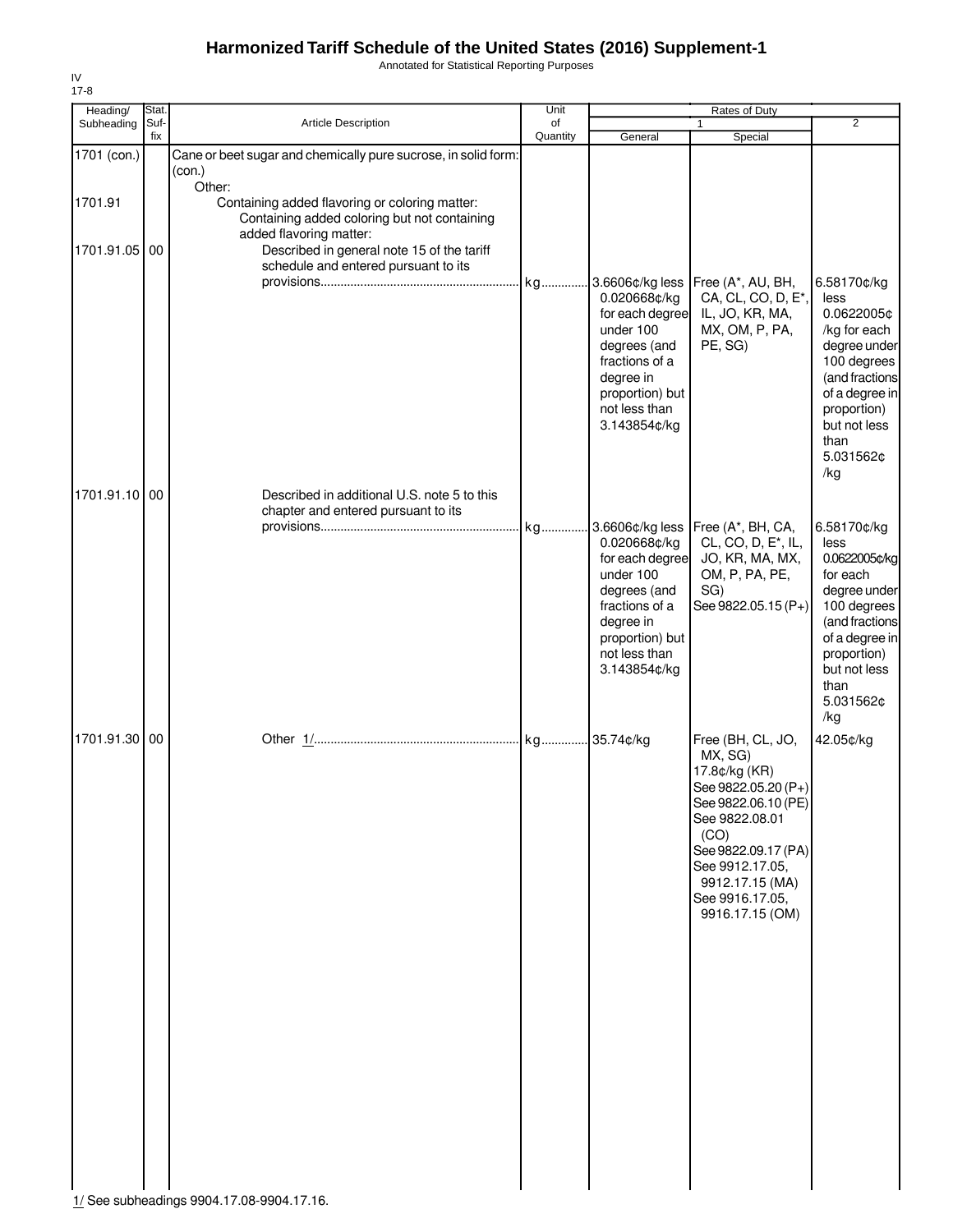Annotated for Statistical Reporting Purposes

| Heading/          | Stat.       |                                                                                                                                                                                                                                                     | Unit           |         | Rates of Duty                                                                                                                                                                                                 |                |
|-------------------|-------------|-----------------------------------------------------------------------------------------------------------------------------------------------------------------------------------------------------------------------------------------------------|----------------|---------|---------------------------------------------------------------------------------------------------------------------------------------------------------------------------------------------------------------|----------------|
| Subheading        | Suf-<br>fix | Article Description                                                                                                                                                                                                                                 | of<br>Quantity | General | $\mathbf{1}$<br>Special                                                                                                                                                                                       | $\overline{2}$ |
| 1701 (con.)       |             | Cane or beet sugar and chemically pure sucrose, in solid form:<br>(con.)                                                                                                                                                                            |                |         |                                                                                                                                                                                                               |                |
| 1701.91<br>(con.) |             | Other: (con.)<br>Containing added flavoring or coloring matter: (con.)                                                                                                                                                                              |                |         |                                                                                                                                                                                                               |                |
| 1701.91.42 00     |             | Containing added flavoring matter whether or not<br>containing added coloring:<br>Articles containing over 65 percent by dry<br>weight of sugar described in additional U.S.<br>note 2 to chapter 17:<br>Described in general note 15 of the tariff |                |         |                                                                                                                                                                                                               |                |
|                   |             | schedule and entered pursuant to its                                                                                                                                                                                                                |                |         | Free (A*, AU, BH,<br>CA, CL, CO, D, E,<br>IL, JO, MA, MX,<br>OM, P, PA, PE,<br>SG)<br>3% (KR)                                                                                                                 | 20%            |
| 1701.91.44 00     |             | Described in additional U.S. note 7 to this<br>chapter and entered pursuant to its                                                                                                                                                                  |                |         | Free (OM, PE)                                                                                                                                                                                                 | 20%            |
| 1701.91.48 00     |             |                                                                                                                                                                                                                                                     |                |         | MX, SG)<br>16.9¢/kg + 2.5%<br>(KR)<br>See 9822.05.20 (P+)<br>See 9822.06.10 (PE)<br>See 9822.08.01<br>(CO)<br>See 9822.09.17 (PA)<br>See 9912.17.05,<br>9912.17.20 (MA)<br>See 9916.17.05,<br>9916.17.20 (OM) | 39.9¢/kg +6%   |
|                   |             |                                                                                                                                                                                                                                                     |                |         |                                                                                                                                                                                                               |                |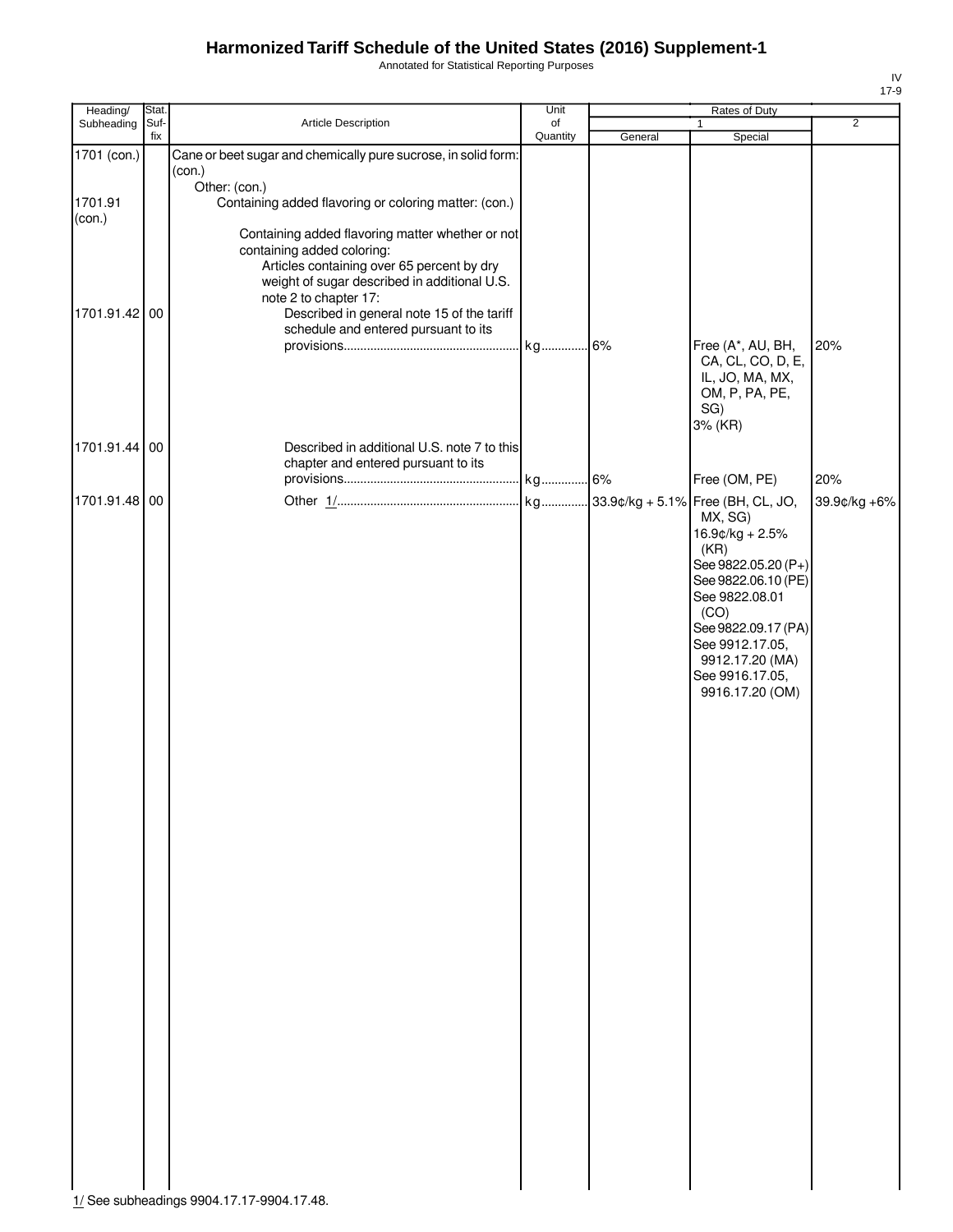Annotated for Statistical Reporting Purposes

| Heading/          | Stat.       |                                                                                                                                                                                                                                                                                                    | Unit           |         | Rates of Duty                                                                                                                                                                              |                |
|-------------------|-------------|----------------------------------------------------------------------------------------------------------------------------------------------------------------------------------------------------------------------------------------------------------------------------------------------------|----------------|---------|--------------------------------------------------------------------------------------------------------------------------------------------------------------------------------------------|----------------|
| Subheading        | Suf-<br>fix | Article Description                                                                                                                                                                                                                                                                                | of<br>Quantity | General | 1<br>Special                                                                                                                                                                               | $\overline{2}$ |
| 1701 (con.)       |             | Cane or beet sugar and chemically pure sucrose, in solid form:<br>(con.)                                                                                                                                                                                                                           |                |         |                                                                                                                                                                                            |                |
| 1701.91<br>(con.) |             | Other: (con.)<br>Containing added flavoring or coloring matter: (con.)                                                                                                                                                                                                                             |                |         |                                                                                                                                                                                            |                |
| 1701.91.52 00     |             | Containing added flavoring matter whether or not<br>containing added coloring: (con.)<br>Articles containing over 10 percent by dry<br>weight of sugar described in additional U.S.<br>note 3 to chapter 17:<br>Described in general note 15 of the tariff<br>schedule and entered pursuant to its |                |         |                                                                                                                                                                                            |                |
|                   |             |                                                                                                                                                                                                                                                                                                    |                |         | Free (A, AU, BH,<br>CA, CL, CO, D, E,<br>IL, JO, MA, MX,<br>OM, P, PA, PE,<br>SG)<br>3% (KR)                                                                                               | 20%            |
| 1701.91.54 00     |             | Described in additional U.S. note 8 to this                                                                                                                                                                                                                                                        |                |         |                                                                                                                                                                                            |                |
|                   |             | chapter and entered pursuant to its                                                                                                                                                                                                                                                                |                |         | Free (A, BH, CA, CL, 20%<br>CO, D, E, IL, JO,<br>KR, MA, OM, P,<br>PA, PE, SG)                                                                                                             |                |
| 1701.91.58 00     |             |                                                                                                                                                                                                                                                                                                    |                |         | MX, SG)<br>16.9¢/kg + 2.5%<br>(KR)<br>See 9822.05.20 (P+)<br>See 9822.06.10 (PE)<br>See 9822.08.01<br>(CO)<br>See 9822.09.17 (PA)<br>See 9912.17.05,<br>9912.17.20 (MA)<br>See 9916.17.05, | 39.9¢/kg +6%   |
| 1701.91.80 00     |             |                                                                                                                                                                                                                                                                                                    |                |         | 9916.17.20 (OM)<br>Free (A*, BH, CA,<br>CL, CO, D, E, IL,<br>JO, MA, MX, OM,<br>P, PA, PE, SG)<br>1.6% (AU)<br>2.5% (KR)                                                                   | 20%            |
|                   |             |                                                                                                                                                                                                                                                                                                    |                |         |                                                                                                                                                                                            |                |
|                   |             | 1/ Soo subboadings 0004 17 40 0004 17 65                                                                                                                                                                                                                                                           |                |         |                                                                                                                                                                                            |                |

IV 17-10

1/ See subheadings 9904.17.49-9904.17.65.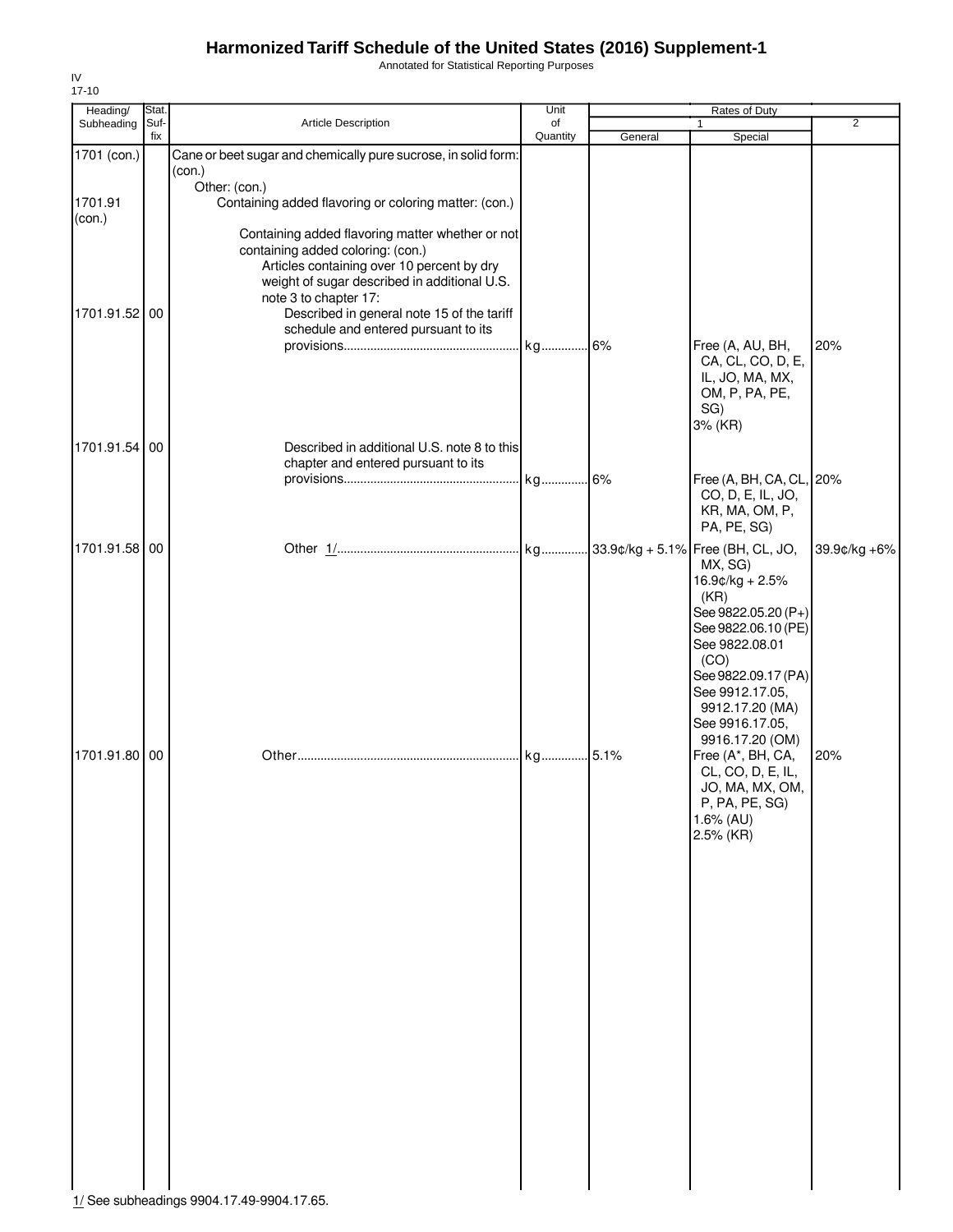Annotated for Statistical Reporting Purposes

| Heading/                             | Stat.                |                                                                                                                                                            | Unit           |                                                                                                                                                                    | Rates of Duty                                                                                                           |                                                                                                                                                                                        |
|--------------------------------------|----------------------|------------------------------------------------------------------------------------------------------------------------------------------------------------|----------------|--------------------------------------------------------------------------------------------------------------------------------------------------------------------|-------------------------------------------------------------------------------------------------------------------------|----------------------------------------------------------------------------------------------------------------------------------------------------------------------------------------|
| Subheading                           | Suf-<br>fix          | Article Description                                                                                                                                        | of<br>Quantity | General                                                                                                                                                            | 1<br>Special                                                                                                            | $\overline{2}$                                                                                                                                                                         |
| 1701 (con.)<br>1701.99<br>1701.99.05 | 00                   | Cane or beet sugar and chemically pure sucrose, in solid form:<br>(con.)<br>Other: (con.)<br>Other:<br>Described in general note 15 of the tariff schedule |                | 3.6606¢/kg less<br>0.020668¢/kg<br>for each degree<br>under 100<br>degrees (and<br>fractions of a<br>degree in<br>proportion) but<br>not less than<br>3.143854¢/kg | Free (A*, AU, BH,<br>CA, CL, CO, D, E*,<br>IL, JO, KR, MA,<br>MX, OM, P, PA,<br>PE, SG)                                 | 6.58170¢/kg<br>less<br>0.0622005¢<br>/kg for each<br>degree under<br>100 degrees<br>(and fractions<br>of a degree in<br>proportion)<br>but not less<br>than<br>5.031562¢               |
| 1701.99.10                           |                      | Described in additional U.S. note 5 to this chapter                                                                                                        |                | 3.6606¢/kg less<br>0.020668¢/kg<br>for each degree<br>under 100<br>degrees (and<br>fractions of a<br>degree in<br>proportion) but<br>not less than<br>3.143854¢/kg | Free (A*, BH, CA,<br>CL, CO, D, E <sup>*</sup> , IL,<br>JO, KR, MA, MX,<br>OM, P, PA, PE,<br>SG)<br>See 9822.05.15 (P+) | /kg<br>6.58170¢/kg<br>less<br>0.0622005¢<br>/kg for each<br>degree under<br>100 degrees<br>(and fractions<br>of a degree in<br>proportion)<br>but not less<br>than<br>5.031562¢<br>/kg |
| 1701.99.50                           | 15<br>17<br>25<br>50 | Specialty sugars:<br>Other:<br>Sugar not for further processing kg                                                                                         |                | 35.74¢/kg                                                                                                                                                          | Free (BH, CL, JO,<br>MX, SG)<br>17.8¢/kg (KR)<br>See 9822.05.20 (P+)<br>See 9822.06.10 (PE)<br>See 9822.08.01           | 42.05¢/kg                                                                                                                                                                              |
|                                      | 10<br>25<br>50       | Other:<br>Sugar not for further processing kg                                                                                                              |                |                                                                                                                                                                    | (CO)<br>See 9822.09.17 (PA)<br>See 9912.17.05,<br>9912.17.15 (MA)<br>See 9916.17.05,<br>9916.17.15 (OM)                 |                                                                                                                                                                                        |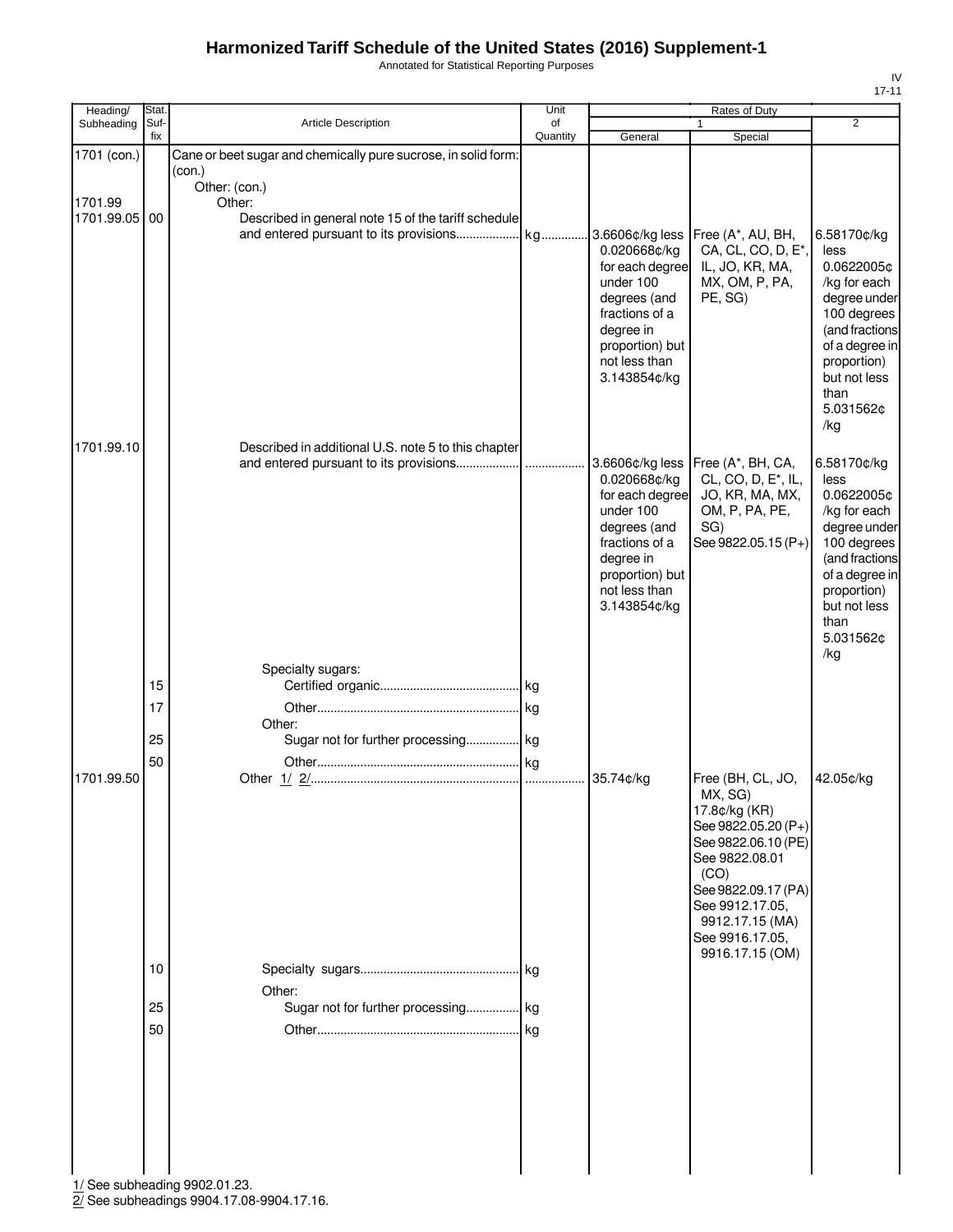Annotated for Statistical Reporting Purposes

| Heading/              | Stat.       |                                                                                                                                                                                                                                                                                                                                                                                        | Unit           |                 | Rates of Duty                                                                                                                                                                                                                                                         |                                       |
|-----------------------|-------------|----------------------------------------------------------------------------------------------------------------------------------------------------------------------------------------------------------------------------------------------------------------------------------------------------------------------------------------------------------------------------------------|----------------|-----------------|-----------------------------------------------------------------------------------------------------------------------------------------------------------------------------------------------------------------------------------------------------------------------|---------------------------------------|
| Subheading            | Suf-<br>fix | <b>Article Description</b>                                                                                                                                                                                                                                                                                                                                                             | οf<br>Quantity | General         | 1<br>Special                                                                                                                                                                                                                                                          | 2                                     |
| 1702<br>1702.11.00 00 |             | Other sugars, including chemically pure lactose, maltose,<br>glucose and fructose, in solid form; sugar syrups not containing<br>added flavoring or coloring matter; artificial honey, whether or<br>not mixed with natural honey; caramel:<br>Lactose and lactose syrup:<br>Containing by weight 99 percent or more lactose,<br>expressed as anhydrous lactose, calculated on the dry | kg<br>kg cmsc  | 6.4%            | Free (A+, BH, CA,<br>CL, CO, D, E, IL,<br>JO, KR, MX, OM,<br>P, PA, PE, SG)<br>$0.5\%$ (MA)                                                                                                                                                                           | 50%                                   |
| 1702.19.00 00         |             |                                                                                                                                                                                                                                                                                                                                                                                        | kg<br>kg cmsc  | 6.4%            | 2% (AU)<br>Free (A+, BH, CA,<br>CL, CO, D, E, IL,<br>JO, KR, MX, OM,<br>P, PA, PE, SG)<br>$0.5\%$ (MA)<br>2% (AU)                                                                                                                                                     | 50%                                   |
| 1702.20               |             | Maple sugar and maple syrup:<br>Blended syrups described in additional U.S. note 4 to                                                                                                                                                                                                                                                                                                  |                |                 |                                                                                                                                                                                                                                                                       |                                       |
| 1702.20.22            |             | chapter 17:<br>Described in general note 15 of the tariff schedule                                                                                                                                                                                                                                                                                                                     |                | .6%             | Free (A, AU, BH,<br>CA, CL, CO, D, E,<br>IL, JO, KR, MA,<br>MX, OM, P, PA,<br>PE, SG)                                                                                                                                                                                 | 20%                                   |
|                       | 10          |                                                                                                                                                                                                                                                                                                                                                                                        |                |                 |                                                                                                                                                                                                                                                                       |                                       |
| 1702.20.24            | 90          | Described in additional U.S. note 9 to this chapter                                                                                                                                                                                                                                                                                                                                    |                | 6%              | Free (OM, PE)                                                                                                                                                                                                                                                         | 20%                                   |
|                       | 10<br>90    |                                                                                                                                                                                                                                                                                                                                                                                        |                |                 |                                                                                                                                                                                                                                                                       |                                       |
| 1702.20.28            |             |                                                                                                                                                                                                                                                                                                                                                                                        |                | sugars $+5.1\%$ | 16.9¢/kg of total Free (BH, CL, JO,<br>MX, SG)<br>8.4¢/kg of total<br>sugars $+2.5\%$ (KR)<br>See 9822.05.20 (P+)<br>See 9822.06.10 (PE)<br>See 9822.08.01<br>(CO)<br>See 9822.09.17 (PA)<br>See 9912.17.05,<br>9912.17.25 (MA)<br>See 9916.17.05,<br>9916.17.25 (OM) | 19.9¢/kg of<br>total sugars $+$<br>6% |
|                       | 10          |                                                                                                                                                                                                                                                                                                                                                                                        |                |                 |                                                                                                                                                                                                                                                                       |                                       |
| 1702.20.40            | 90<br>10    |                                                                                                                                                                                                                                                                                                                                                                                        |                | Free            |                                                                                                                                                                                                                                                                       | 9¢/kg                                 |
|                       | 90          | 1/ See subheadings 9904.17.66-9904.17.84.                                                                                                                                                                                                                                                                                                                                              |                |                 |                                                                                                                                                                                                                                                                       |                                       |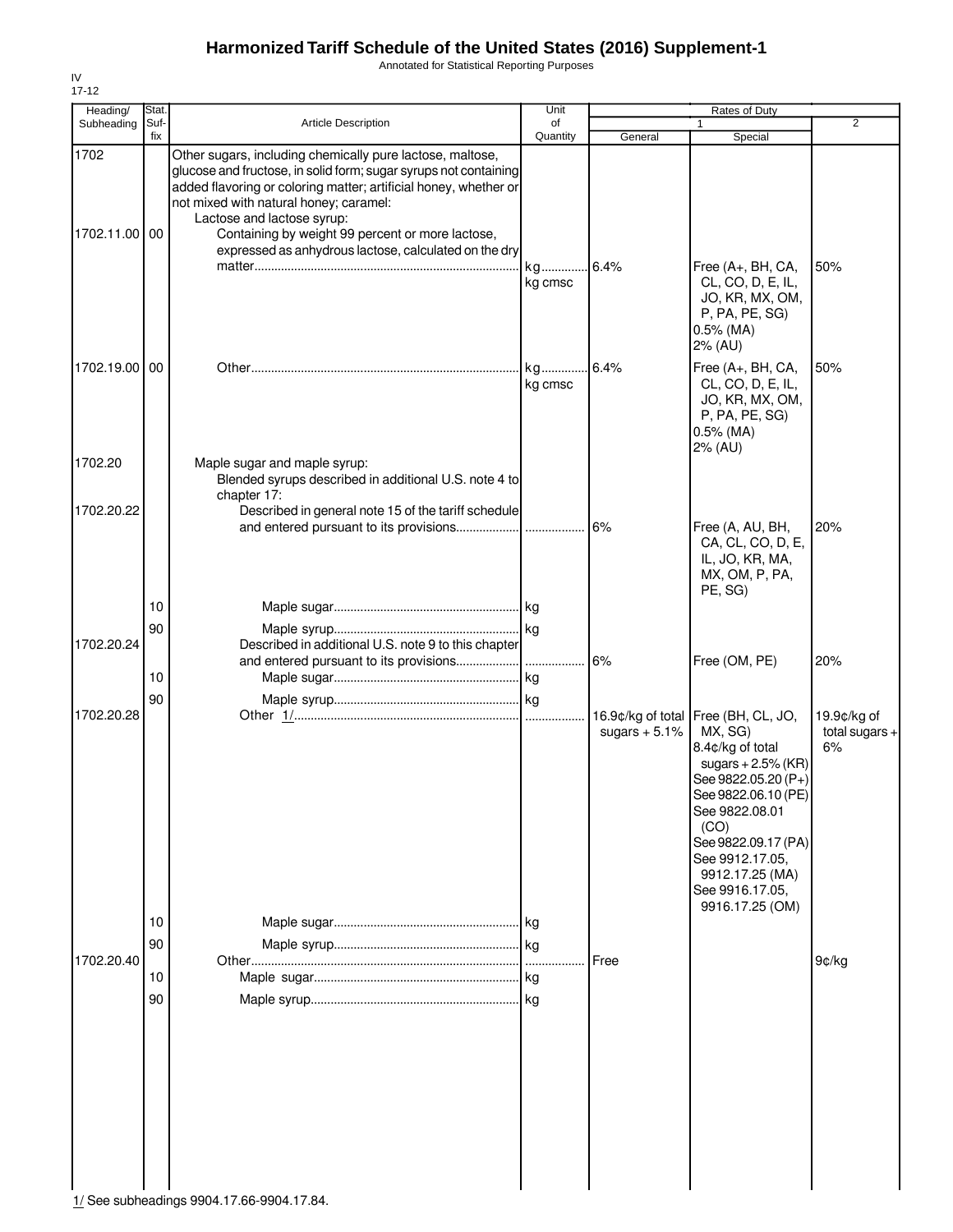Annotated for Statistical Reporting Purposes

| Heading/      | Stat.       |                                                                                                                                                                                                                                                    | Unit           |                 | Rates of Duty                                                                                                                                                                                                                  |                                       |
|---------------|-------------|----------------------------------------------------------------------------------------------------------------------------------------------------------------------------------------------------------------------------------------------------|----------------|-----------------|--------------------------------------------------------------------------------------------------------------------------------------------------------------------------------------------------------------------------------|---------------------------------------|
| Subheading    | Suf-<br>fix | <b>Article Description</b>                                                                                                                                                                                                                         | of<br>Quantity | General         | 1<br>Special                                                                                                                                                                                                                   | $\overline{2}$                        |
| 1702 (con.)   |             | Other sugars, including chemically pure lactose, maltose,<br>glucose and fructose, in solid form; sugar syrups not containing<br>added flavoring or coloring matter; artificial honey, whether or<br>not mixed with natural honey; caramel: (con.) |                |                 |                                                                                                                                                                                                                                |                                       |
| 1702.30       |             | Glucose and glucose syrup, not containing fructose or<br>containing in the dry state less than 20 percent by weight<br>of fructose:<br>Blended syrups described in additional U.S. note 4 to<br>chapter 17:                                        |                |                 |                                                                                                                                                                                                                                |                                       |
| 1702.30.22 00 |             | Described in general note 15 of the tariff schedule                                                                                                                                                                                                |                |                 | Free (A*, AU, BH,<br>CA, CL, CO, D, E,<br>IL, JO, KR, MA,<br>MX, OM, P, PA,<br>PE, SG)                                                                                                                                         | 20%                                   |
| 1702.30.24 00 |             | Described in additional U.S. note 9 to this chapter                                                                                                                                                                                                |                |                 | Free (OM, PE)                                                                                                                                                                                                                  | 20%                                   |
| 1702.30.28 00 |             |                                                                                                                                                                                                                                                    |                | sugars $+5.1\%$ | MX, SG)<br>8.4¢/kg of total<br>sugars $+2.5\%$ (KR)<br>See 9822.05.20 (P+)<br>See 9822.06.10 (PE)<br>See 9822.08.01<br>(CO)<br>See 9822.09.17 (PA)<br>See 9912.17.05,<br>9912.17.25 (MA)<br>See 9916.17.05,<br>9916.17.25 (OM) | 19.9¢/kg of<br>total sugars $+$<br>6% |
| 1702.30.40    |             |                                                                                                                                                                                                                                                    |                | 2.2¢/kg         | Free (A, BH, CA, CL, 4.4¢/kg<br>CO, D, E, IL, JO,<br>KR, MA, MX, OM,<br>P, PA, PE, SG)<br>$0.7$ ¢/kg $(AU)$                                                                                                                    |                                       |
|               | 40          |                                                                                                                                                                                                                                                    |                |                 |                                                                                                                                                                                                                                |                                       |
|               | 80          |                                                                                                                                                                                                                                                    |                |                 |                                                                                                                                                                                                                                |                                       |

1/ See subheadings 9904.17.66-9904.17.84.

IV 17-13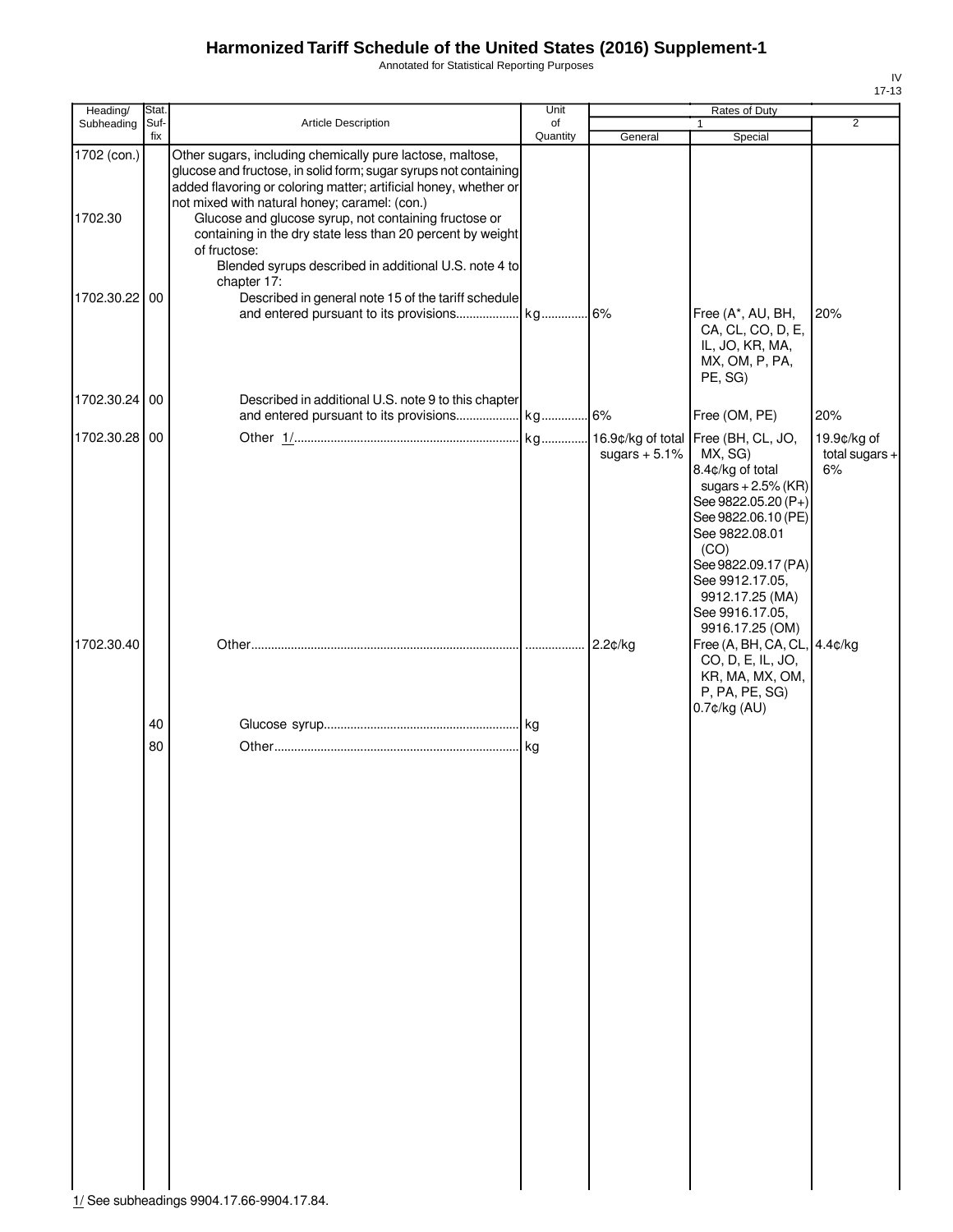Annotated for Statistical Reporting Purposes

| Suf-          |                                                                                                                                                                                                                                                                               |             |                                                                                                                                                                                                                                                           |                                                                                                                                                                                                          |                                                                         |
|---------------|-------------------------------------------------------------------------------------------------------------------------------------------------------------------------------------------------------------------------------------------------------------------------------|-------------|-----------------------------------------------------------------------------------------------------------------------------------------------------------------------------------------------------------------------------------------------------------|----------------------------------------------------------------------------------------------------------------------------------------------------------------------------------------------------------|-------------------------------------------------------------------------|
| fix           | Article Description                                                                                                                                                                                                                                                           | of          |                                                                                                                                                                                                                                                           | $\mathbf{1}$                                                                                                                                                                                             | $\overline{2}$                                                          |
|               | Other sugars, including chemically pure lactose, maltose,<br>added flavoring or coloring matter; artificial honey, whether or<br>not mixed with natural honey; caramel: (con.)<br>least 20 percent but less than 50 percent by weight of<br>fructose, excluding invert sugar: |             |                                                                                                                                                                                                                                                           |                                                                                                                                                                                                          |                                                                         |
| 1702.40.22 00 |                                                                                                                                                                                                                                                                               |             |                                                                                                                                                                                                                                                           | Free (A, AU, BH,<br>CA, CL, CO, D, E,<br>IL, JO, KR, MA,<br>MX, OM, P, PA,<br>PE, SG)                                                                                                                    | 20%                                                                     |
| 1702.40.24 00 | Described in additional U.S. note 9 to this chapter                                                                                                                                                                                                                           |             |                                                                                                                                                                                                                                                           | Free (OM, PE)                                                                                                                                                                                            | 20%                                                                     |
| 1702.40.28 00 |                                                                                                                                                                                                                                                                               |             | sugars $+5.1\%$                                                                                                                                                                                                                                           | MX, SG)<br>16.9¢/kg of total<br>sugars $+2.5\%$ (KR)<br>See 9822.05.20 (P+)<br>See 9822.06.10 (PE)<br>See 9822.08.01<br>(CO)<br>See 9912.17.05,<br>9912.17.30 (MA)<br>See 9916.17.05,<br>9916.17.30 (OM) | 39.9¢/kg of<br>total sugars $+$<br>6%                                   |
| 1702.40.40 00 |                                                                                                                                                                                                                                                                               |             |                                                                                                                                                                                                                                                           | CO, D, E, IL, JO,<br>KR, MA, MX, OM,<br>P, PA, PE, SG)                                                                                                                                                   |                                                                         |
| 1702.50.00 00 |                                                                                                                                                                                                                                                                               |             |                                                                                                                                                                                                                                                           | Free (A+, BH, CA,<br>CL, CO, D, E, IL,<br>JO, KR, MX, OM,<br>P, PA, PE, SG)<br>$0.8\%$ (MA)<br>3.1% (AU)                                                                                                 | 50%                                                                     |
|               |                                                                                                                                                                                                                                                                               | chapter 17: | Quantity<br>glucose and fructose, in solid form; sugar syrups not containing<br>Glucose and glucose syrup, containing in the dry state at<br>Blended syrups described in additional U.S. note 4 to<br>Described in general note 15 of the tariff schedule | General<br>$1/C_{22}$ subboadings 0004 17 66 0004 17 8/                                                                                                                                                  | Special<br>See 9822.09.17 (PA)<br>Free (A, BH, CA, CL, 20%<br>1.6% (AU) |

IV 17-14

1/ See subheadings 9904.17.66-9904.17.84.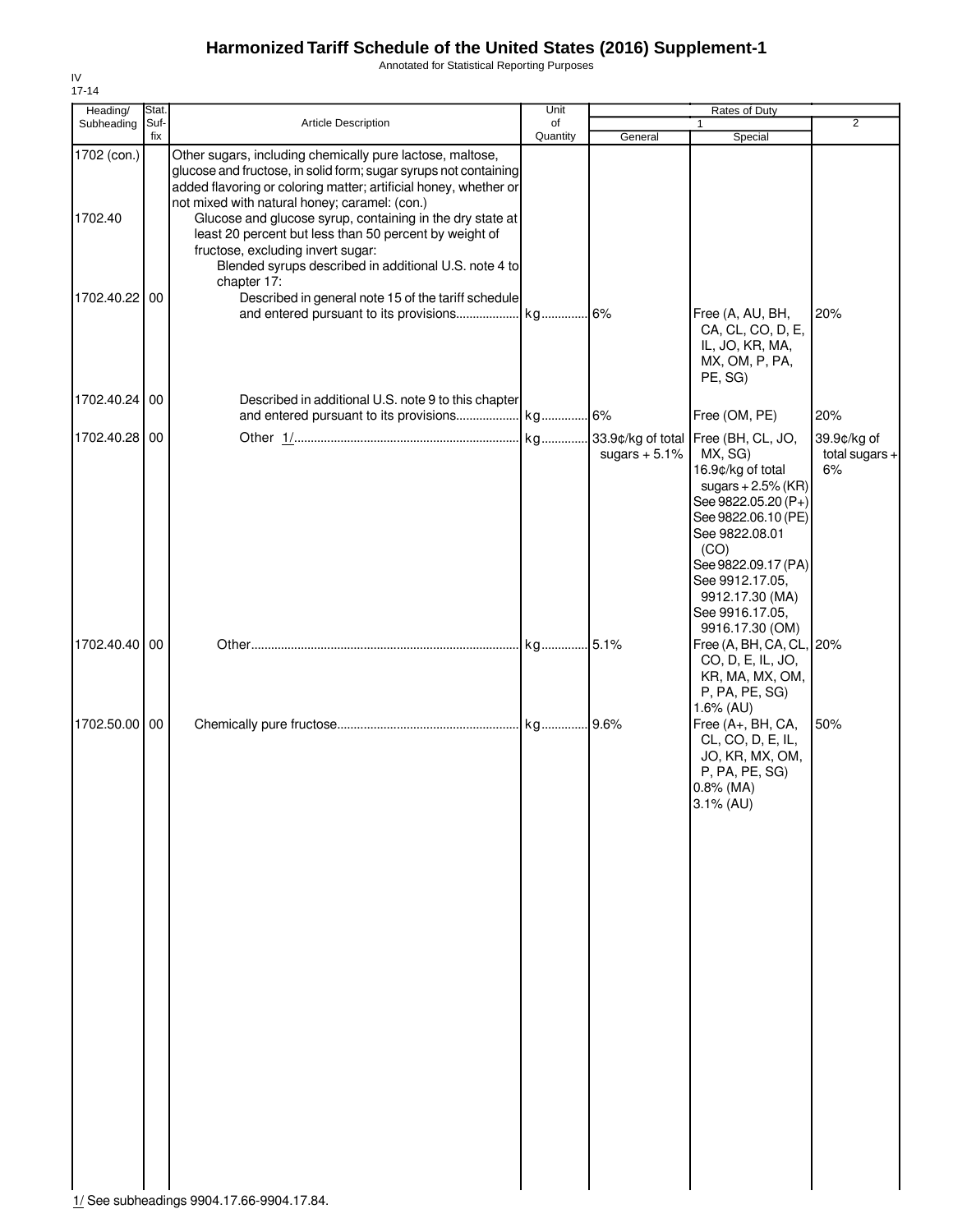Annotated for Statistical Reporting Purposes

| Heading/               | Stat.       |                                                                                                                                                                                                                                                                                                                                                                                                                                                         | Unit           |                 | Rates of Duty                                                                                                                                                                                                                                                         |                                    |
|------------------------|-------------|---------------------------------------------------------------------------------------------------------------------------------------------------------------------------------------------------------------------------------------------------------------------------------------------------------------------------------------------------------------------------------------------------------------------------------------------------------|----------------|-----------------|-----------------------------------------------------------------------------------------------------------------------------------------------------------------------------------------------------------------------------------------------------------------------|------------------------------------|
| Subheading             | Suf-<br>fix | Article Description                                                                                                                                                                                                                                                                                                                                                                                                                                     | of<br>Quantity | General         | Special                                                                                                                                                                                                                                                               | $\overline{2}$                     |
| 1702 (con.)<br>1702.60 |             | Other sugars, including chemically pure lactose, maltose,<br>glucose and fructose, in solid form; sugar syrups not containing<br>added flavoring or coloring matter; artificial honey, whether or<br>not mixed with natural honey; caramel: (con.)<br>Other fructose and fructose syrup, containing in the dry<br>state more than 50 percent by weight of fructose, excluding<br>invert sugar:<br>Blended syrups described in additional U.S. note 4 to |                |                 |                                                                                                                                                                                                                                                                       |                                    |
| 1702.60.22 00          |             | chapter 17:<br>Described in general note 15 of the tariff schedule                                                                                                                                                                                                                                                                                                                                                                                      |                |                 | Free (A, AU, BH,<br>CA, CL, CO, D, E,<br>IL, JO, KR, MA,<br>MX, OM, P, PA,<br>PE, SG)                                                                                                                                                                                 | 20%                                |
| 1702.60.24 00          |             | Described in additional U.S. note 9 to this chapter                                                                                                                                                                                                                                                                                                                                                                                                     |                |                 | Free (OM, PE)                                                                                                                                                                                                                                                         | 20%                                |
| 1702.60.28 00          |             |                                                                                                                                                                                                                                                                                                                                                                                                                                                         |                | sugars $+5.1\%$ | 33.9¢/kg of total Free (BH, CL, JO,<br>MX, SG)<br>16.9¢/kg of total<br>sugars $+2.5%$ (KR)<br>See 9822.05.20 (P+)<br>See 9822.06.10 (PE)<br>See 9822.08.01<br>(CO)<br>See 9822.09.17 (PA)<br>See 9912.17.05,<br>9912.17.30 (MA)<br>See 9916.17.05,<br>9916.17.30 (OM) | 39.9¢/kg of<br>total sugars+<br>6% |
| 1702.60.40             |             |                                                                                                                                                                                                                                                                                                                                                                                                                                                         |                | 5.1%            | Free (A, BH, CA, CL, 20%<br>CO, D, E, IL, JO,<br>KR, MA, MX, OM,<br>P, PA, PE, SG)                                                                                                                                                                                    |                                    |
|                        |             |                                                                                                                                                                                                                                                                                                                                                                                                                                                         |                |                 | 1.6% (AU)                                                                                                                                                                                                                                                             |                                    |
|                        | 20<br>90    |                                                                                                                                                                                                                                                                                                                                                                                                                                                         |                |                 |                                                                                                                                                                                                                                                                       |                                    |
|                        |             | 1/ See subheadings 9904.17.66-9904.17.84.                                                                                                                                                                                                                                                                                                                                                                                                               |                |                 |                                                                                                                                                                                                                                                                       |                                    |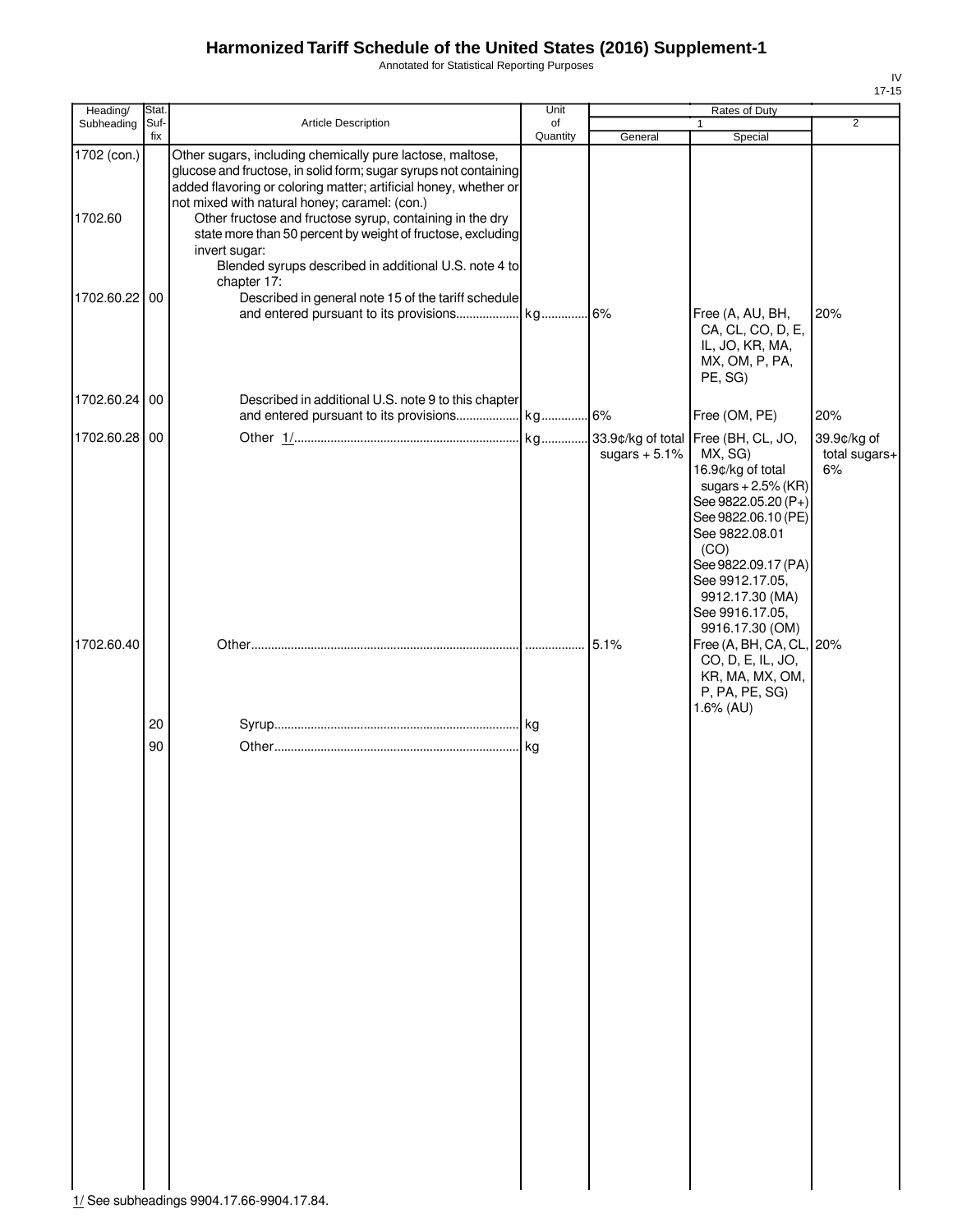Annotated for Statistical Reporting Purposes

| Heading/               | Stat.       |                                                                                                                                                                                                                                                                                                                                                                                                                                                                                             | Unit           | Rates of Duty                    |                                                                                                                                                                                                                          |                                |
|------------------------|-------------|---------------------------------------------------------------------------------------------------------------------------------------------------------------------------------------------------------------------------------------------------------------------------------------------------------------------------------------------------------------------------------------------------------------------------------------------------------------------------------------------|----------------|----------------------------------|--------------------------------------------------------------------------------------------------------------------------------------------------------------------------------------------------------------------------|--------------------------------|
| Subheading             | Suf-<br>fix | <b>Article Description</b>                                                                                                                                                                                                                                                                                                                                                                                                                                                                  | of<br>Quantity | General                          | 1<br>Special                                                                                                                                                                                                             | 2                              |
| 1702 (con.)<br>1702.90 |             | Other sugars, including chemically pure lactose, maltose,<br>glucose and fructose, in solid form; sugar syrups not containing<br>added flavoring or coloring matter; artificial honey, whether or<br>not mixed with natural honey; caramel: (con.)<br>Other, including invert sugar and other sugar and sugar<br>syrup blends containing in the dry state 50 percent by<br>weight of fructose:<br>Derived from sugar cane or sugar beets:<br>Containing soluble non-sugar solids (excluding |                |                                  |                                                                                                                                                                                                                          |                                |
| 1702.90.05 00          |             | any foreign substances, including but not limited<br>to molasses, that may have been added to or<br>developed in the product) equal to 6 percent or<br>less by weight of the total soluble solids:<br>Described in general note 15 of the tariff<br>schedule and entered pursuant to its                                                                                                                                                                                                    |                | kg 3.6606¢/kg of<br>total sugars | Free (A, AU, BH,<br>CA, CL, CO, D, E <sup>*</sup> ,<br>IL, JO, KR, MA,                                                                                                                                                   | 6.58170¢/kg of<br>total sugars |
| 1702.90.10 00          |             | Described in additional U.S. note 5 to this                                                                                                                                                                                                                                                                                                                                                                                                                                                 |                |                                  | MX, OM, P, PA,<br>PE, SG)                                                                                                                                                                                                |                                |
|                        |             | chapterand entered pursuant to its                                                                                                                                                                                                                                                                                                                                                                                                                                                          |                | total sugars                     | Free (A*, BH, CA,<br>CL, CO, D, E <sup>*</sup> , IL,<br>JO, KR, MA, MX,<br>OM, P, PA, PE,<br>SG)<br>See 9822.05.15 (P+)                                                                                                  | 6.58170¢/kg of<br>total sugars |
| 1702.90.20 00          |             |                                                                                                                                                                                                                                                                                                                                                                                                                                                                                             | kg 35.74¢/kg   |                                  | Free (BH, CL, JO,<br>MX, SG)<br>17.8¢/kg (KR)<br>See 9822.05.20 (P+)<br>See 9822.06.10 (PE)<br>See 9822.08.01<br>(CO)<br>See 9822.09.17 (PA)<br>See 9912.17.05,<br>9912.17.15 (MA)<br>See 9916.17.05,<br>9916.17.15 (OM) | 42.05¢/kg                      |
| 1702.90.35 00          |             | Other:                                                                                                                                                                                                                                                                                                                                                                                                                                                                                      | liters<br>kg   | 0.35¢/liter                      | Free (A*, BH, CA,<br>CL, CO, D, E, IL,<br>JO, KR, MA, MX,<br>OM, P, PA, PE,<br>SG)<br>0.1¢/liter (AU)                                                                                                                    | 1.8¢/liter                     |
| 1702.90.40 00          |             |                                                                                                                                                                                                                                                                                                                                                                                                                                                                                             | liters<br>kg   | 0.35¢/liter                      | Free (A*, BH, CA,<br>CL, CO, D, E, IL,<br>JO, KR, MA, MX,<br>OM, P, PA, PE,<br>SG)<br>0.1¢/liter (AU)                                                                                                                    | 1.8¢/liter                     |

IV 17-16

1/ See subheadings 9904.17.08-9904.17.16.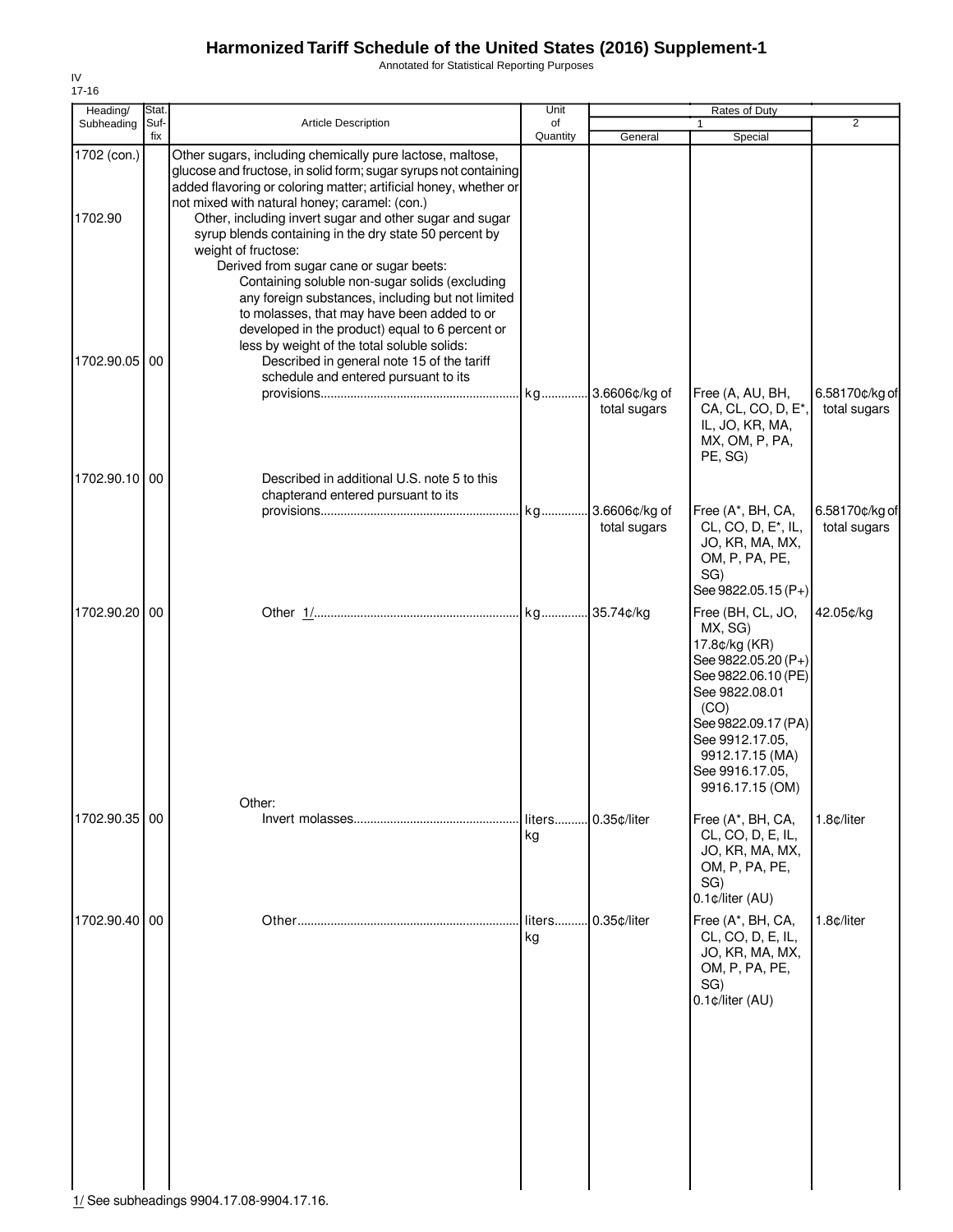Annotated for Statistical Reporting Purposes

| Heading/                         | Stat.       |                                                                                                                                                                                                                                                                                                                                                                                                       | Unit                      | Rates of Duty |                                                                                       |                |  |
|----------------------------------|-------------|-------------------------------------------------------------------------------------------------------------------------------------------------------------------------------------------------------------------------------------------------------------------------------------------------------------------------------------------------------------------------------------------------------|---------------------------|---------------|---------------------------------------------------------------------------------------|----------------|--|
| Subheading                       | Suf-<br>fix | Article Description                                                                                                                                                                                                                                                                                                                                                                                   | $\mathsf{of}$<br>Quantity | General       | $\mathbf{1}$<br>Special                                                               | $\overline{2}$ |  |
| 1702 (con.)<br>1702.90<br>(con.) |             | Other sugars, including chemically pure lactose, maltose,<br>glucose and fructose, in solid form; sugar syrups not containing<br>added flavoring or coloring matter; artificial honey, whether or<br>not mixed with natural honey; caramel: (con.)<br>Other, including invert sugar and other sugar and sugar<br>syrup blends containing in the dry state 50 percent by<br>weight of fructose: (con.) |                           |               |                                                                                       |                |  |
|                                  |             |                                                                                                                                                                                                                                                                                                                                                                                                       |                           |               |                                                                                       |                |  |
| 1702.90.52 00                    |             | Other:<br>Described in general note 15 of the tariff schedule                                                                                                                                                                                                                                                                                                                                         |                           |               | Free (A, AU, BH,<br>CA, CL, CO, D, E,<br>IL, JO, KR, MA,<br>MX, OM, P, PA,<br>PE, SG) | 20%            |  |
|                                  |             |                                                                                                                                                                                                                                                                                                                                                                                                       |                           |               |                                                                                       |                |  |
|                                  |             |                                                                                                                                                                                                                                                                                                                                                                                                       |                           |               |                                                                                       |                |  |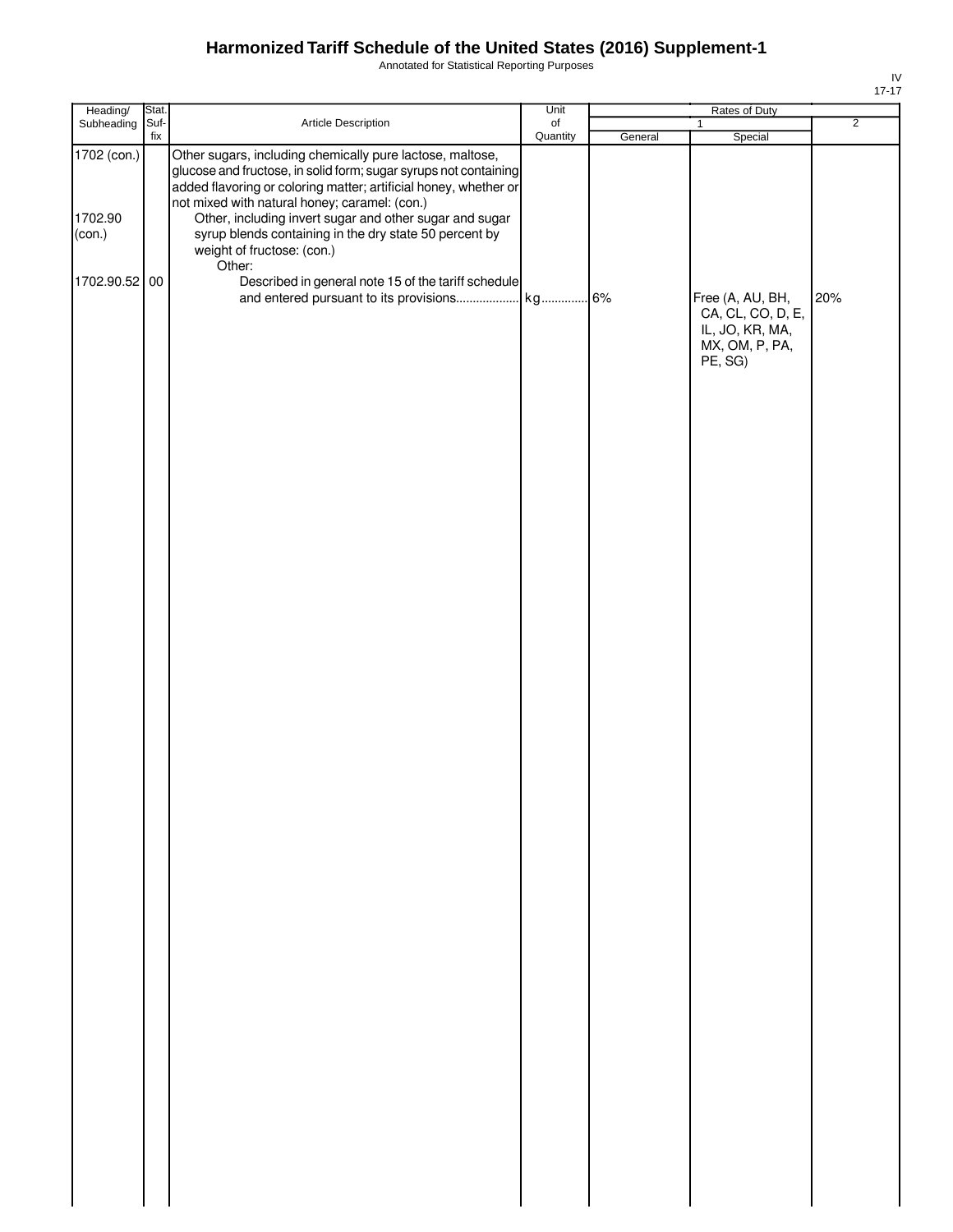Annotated for Statistical Reporting Purposes

| Heading/                         | Stat.       |                                                                                                                                                                                                                                                                                                                                                                                                                                                                                                          | Unit           |                 | Rates of Duty                                                                                                                                                                                                                  |                                       |
|----------------------------------|-------------|----------------------------------------------------------------------------------------------------------------------------------------------------------------------------------------------------------------------------------------------------------------------------------------------------------------------------------------------------------------------------------------------------------------------------------------------------------------------------------------------------------|----------------|-----------------|--------------------------------------------------------------------------------------------------------------------------------------------------------------------------------------------------------------------------------|---------------------------------------|
| Subheading                       | Suf-<br>fix | Article Description                                                                                                                                                                                                                                                                                                                                                                                                                                                                                      | of<br>Quantity | General         | $\mathbf{1}$<br>Special                                                                                                                                                                                                        | $\overline{2}$                        |
| 1702 (con.)<br>1702.90<br>(con.) |             | Other sugars, including chemically pure lactose, maltose,<br>glucose and fructose, in solid form; sugar syrups not containing<br>added flavoring or coloring matter; artificial honey, whether or<br>not mixed with natural honey; caramel: (con.)<br>Other, including invert sugar and other sugar and sugar<br>syrup blends containing in the dry state 50 percent by<br>weight of fructose: (con.)<br>Other: (con.)<br>Other:<br>Blended syrups described in additional U.S.<br>note 4 to chapter 17: |                |                 |                                                                                                                                                                                                                                |                                       |
| 1702.90.54                       | 00          | Described in additional U.S. note 9 to this<br>chapter and entered pursuant to its                                                                                                                                                                                                                                                                                                                                                                                                                       |                |                 | Free (OM, PE)                                                                                                                                                                                                                  | 20%                                   |
| 1702.90.58                       | 00          |                                                                                                                                                                                                                                                                                                                                                                                                                                                                                                          |                | sugars $+5.1\%$ | MX, SG)<br>16.9¢/kg of total<br>sugars $+2.5%$ (KR)<br>See 9822.05.20 (P+)<br>See 9822.06.10 (PE)<br>See 9822.08.01<br>(CO)<br>See 9822.09.17 (PA)<br>See 9912.17.05,<br>9912.17.30 (MA)<br>See 9916.17.05,<br>9916.17.30 (OM) | 39.9¢/kg of<br>total sugars $+$<br>6% |
| 1702.90.64                       | 00          | Articles containing over 65 percent by dry<br>weight of sugar described in additional U.S.<br>note 2 to chapter 17:<br>Described in additional U.S. note 7 to this<br>chapter and entered pursuant to its                                                                                                                                                                                                                                                                                                |                |                 |                                                                                                                                                                                                                                |                                       |
|                                  |             |                                                                                                                                                                                                                                                                                                                                                                                                                                                                                                          |                |                 | Free (OM, PE)                                                                                                                                                                                                                  | 20%                                   |
| 1702.90.68 00                    |             |                                                                                                                                                                                                                                                                                                                                                                                                                                                                                                          |                |                 | MX, SG)<br>2.5% (KR)<br>See 9822.05.20 (P+)<br>See 9822.06.10 (PE)<br>See 9822.08.01<br>(CO)<br>See 9822.09.17 (PA)<br>See 9912.17.05,<br>9912.17.20 (MA)<br>See 9916.17.05,<br>9916.17.20 (OM)                                | $39.9c/kg + 6%$                       |
| 1702.90.90 00                    |             | 1/ See subheadings 9904.17.66-9904.17.84.                                                                                                                                                                                                                                                                                                                                                                                                                                                                | kg             | 5.1%            | Free (A, BH, CA, CL,<br>CO, D, E, IL, JO,<br>MA, MX, OM, P,<br>PA, PE, SG)<br>$1.6\%$ (AU)<br>2.5% (KR)                                                                                                                        | 20%                                   |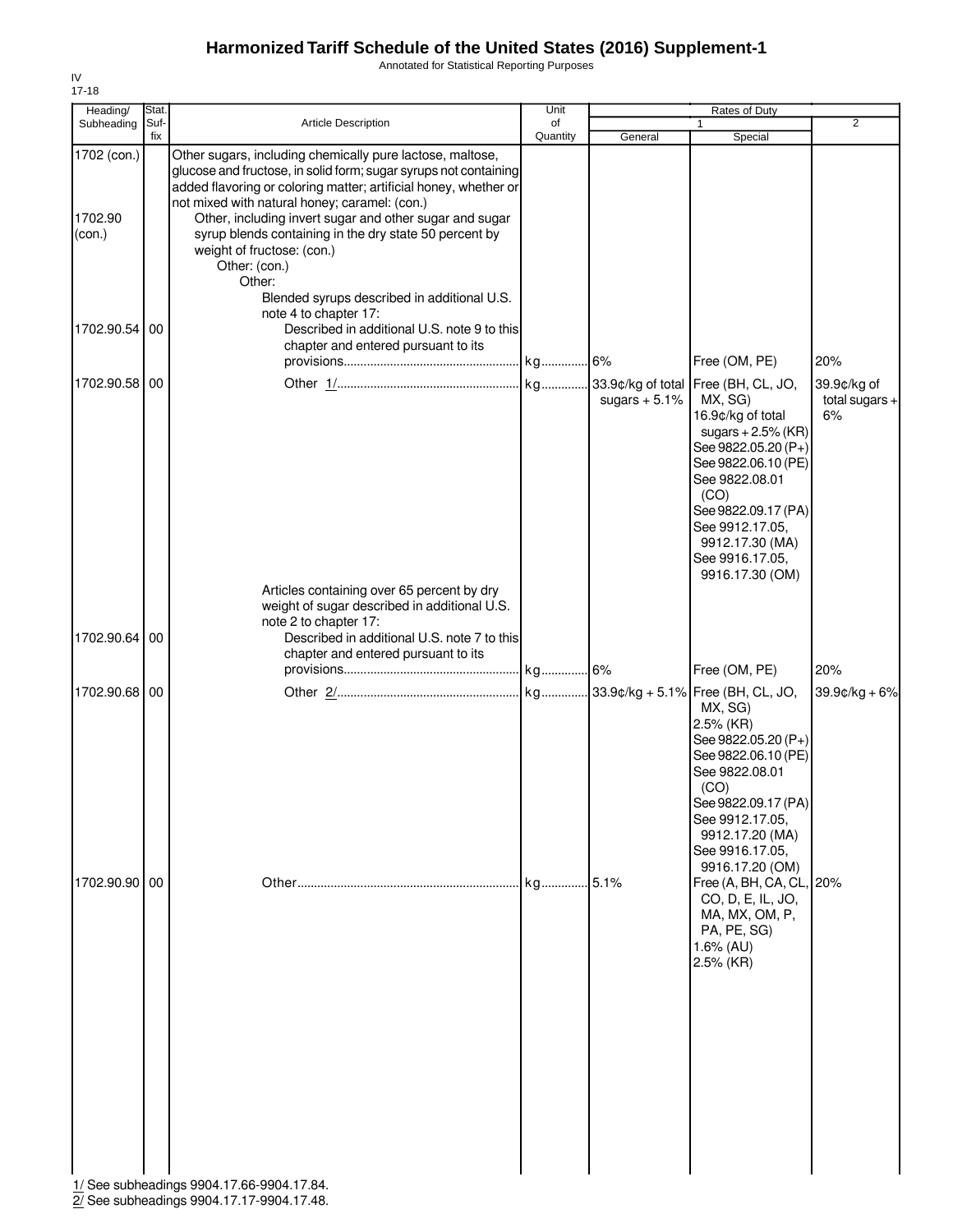Annotated for Statistical Reporting Purposes

| Heading/                         | Stat.       |                                                                                                                                          | Unit                    |             | Rates of Duty                                                                                                |                             |
|----------------------------------|-------------|------------------------------------------------------------------------------------------------------------------------------------------|-------------------------|-------------|--------------------------------------------------------------------------------------------------------------|-----------------------------|
| Subheading                       | Suf-<br>fix | Article Description                                                                                                                      | of<br>Quantity          |             | $\mathbf{1}$                                                                                                 | $\overline{2}$              |
| 1703<br>1703.10<br>1703.10.30 00 |             | Molasses resulting from the extraction or refining of sugar:<br>Cane molasses:<br>Imported for (a) the commercial extraction of sugar or |                         | General     | Special                                                                                                      |                             |
|                                  |             |                                                                                                                                          | liters $1/$             | 0.35¢/liter | Free (A, BH, CA, CL, 1.8¢/liter<br>CO, D, E, IL, JO,<br>KR, MA, MX, OM,<br>P, PA, PE, SG)<br>0.1¢/liter (AU) |                             |
| 1703.10.50 00                    |             |                                                                                                                                          | liters 1/<br>kg ttl sug | sugars      | 0.01¢/kg of total Free (A, AU, BH,<br>CA, CL, CO, D, E,<br>IL, JO, KR, MA,<br>MX, OM, P, PA,<br>PE, SG)      | 0.07¢/kg of<br>total sugars |
| 1703.90<br>1703.90.30 00         |             | Other:<br>Imported for (a) the commercial extraction of sugar or                                                                         |                         | 0.35¢/liter | Free (A*, BH, CA,<br>CL, CO, D, E, IL,<br>JO, KR, MA, MX,<br>OM, P, PA, PE,<br>SG)<br>0.1¢/liter (AU)        | 1.8¢/liter                  |
| 1703.90.50 00<br>1704            |             | Sugar confectionery (including white chocolate), not containing                                                                          | liters 1/<br>kg ttl sug | sugars      | 0.01¢/kg of total Free (A, AU, BH,<br>CA, CL, CO, D, E,<br>IL, JO, KR, MA,<br>MX, OM, P, PA,<br>PE, SG)      | 0.07¢/kg of<br>total sugars |
|                                  |             | cocoa:                                                                                                                                   |                         |             |                                                                                                              |                             |
| 1704.10.00 00                    |             |                                                                                                                                          |                         |             | Free (A, AU, BH,<br>CA, CL, CO, D, E,<br>IL, JO, KR, MA,<br>MX, OM, P, PA,<br>PE, SG)                        | 20%                         |
|                                  |             |                                                                                                                                          |                         |             |                                                                                                              |                             |
|                                  |             |                                                                                                                                          |                         |             |                                                                                                              |                             |
|                                  |             |                                                                                                                                          |                         |             |                                                                                                              |                             |

1/ Report liters of dried molasses on the basis of 0.72 kg/liter.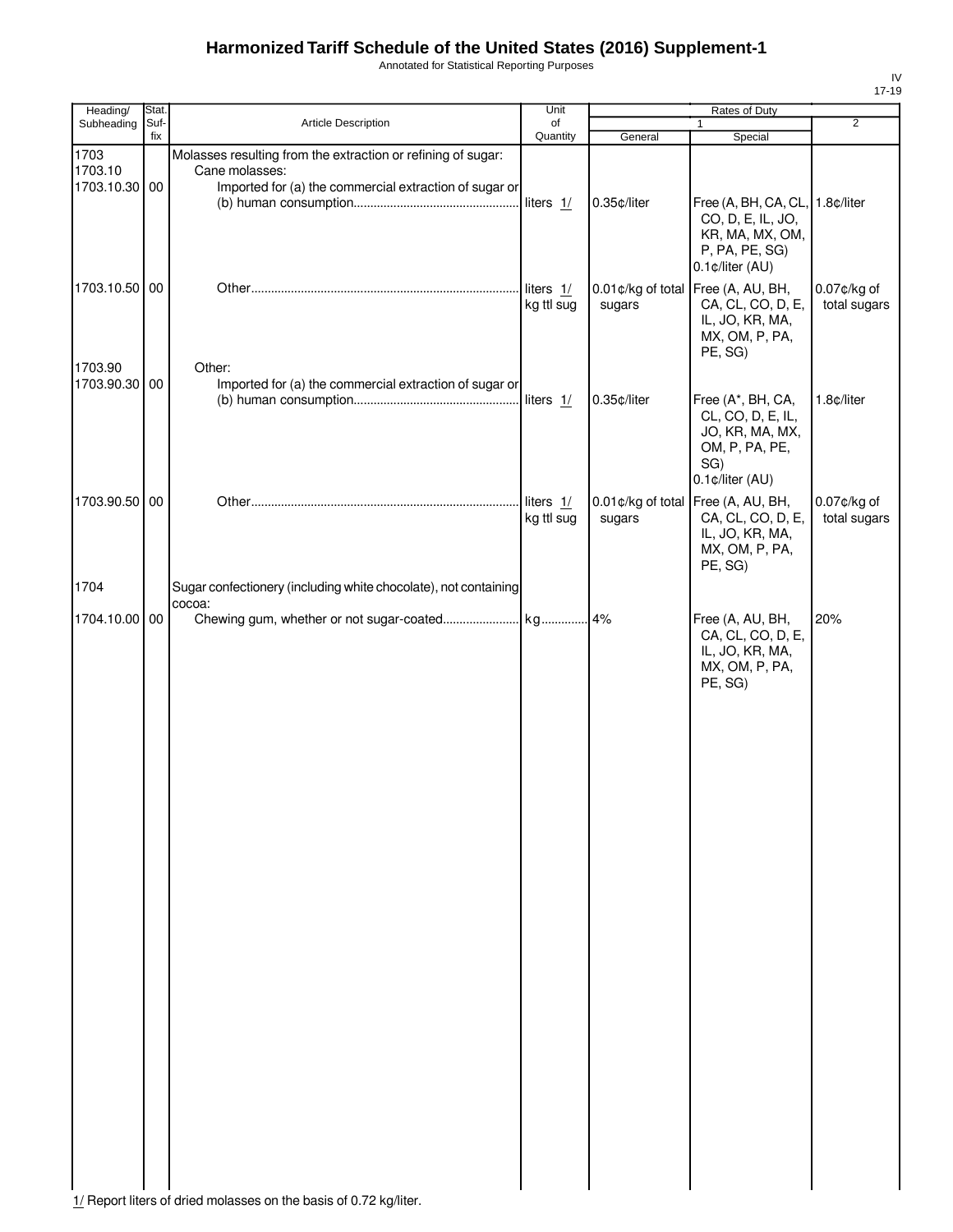Annotated for Statistical Reporting Purposes

| Heading/      | Stat.       |                                                                 | Unit           |         | Rates of Duty                          |                |
|---------------|-------------|-----------------------------------------------------------------|----------------|---------|----------------------------------------|----------------|
| Subheading    | Suf-<br>fix | Article Description                                             | of<br>Quantity | General | 1<br>Special                           | $\overline{2}$ |
| 1704 (con.)   |             | Sugar confectionery (including white chocolate), not containing |                |         |                                        |                |
|               |             | cocoa: (con.)                                                   |                |         |                                        |                |
| 1704.90       |             | Other:                                                          |                |         |                                        |                |
|               |             | Confections or sweetmeats ready for consumption:                |                |         |                                        |                |
| 1704.90.10 00 |             |                                                                 | kg 4.5%        |         | Free (A+, AU, BH,                      | 40%            |
|               |             |                                                                 |                |         | CA, CL, CO, D, E,<br>IL, JO, KR, MA,   |                |
|               |             |                                                                 |                |         | MX, OM, P, PA,                         |                |
|               |             |                                                                 |                |         | PE, SG)                                |                |
|               |             | Other:                                                          |                |         |                                        |                |
| 1704.90.25 00 |             |                                                                 |                |         |                                        | 30%            |
|               |             |                                                                 |                |         |                                        |                |
| 1704.90.35    |             |                                                                 |                | 5.6%    | Free (A, AU, BH,<br>CA, CL, CO, D, E,  | 40%            |
|               |             |                                                                 |                |         | IL, JO, KR, MA,                        |                |
|               |             |                                                                 |                |         | MX, OM, P, PA,                         |                |
|               |             |                                                                 |                |         | PE, SG)                                |                |
|               |             | Put up for retail sale:                                         |                |         |                                        |                |
|               | 20          | Containing peanuts, peanut butter or                            |                |         |                                        |                |
|               |             |                                                                 |                |         |                                        |                |
|               | 50          |                                                                 |                |         |                                        |                |
|               | 90          |                                                                 |                |         |                                        |                |
|               |             | Other:                                                          |                |         |                                        |                |
| 1704.90.52 00 |             | Described in general note 15 of the tariff schedule             |                |         |                                        |                |
|               |             |                                                                 |                |         | Free (A+, AU, BH,<br>CA, CL, CO, D, E, | 12.2%          |
|               |             |                                                                 |                |         | IL, JO, MA, MX,                        |                |
|               |             |                                                                 |                |         | OM, P, PA, PE,                         |                |
|               |             |                                                                 |                |         | SG)                                    |                |
|               |             |                                                                 |                |         | 3.4% (KR)                              |                |
|               |             | Other:                                                          |                |         |                                        |                |
|               |             | Dairy products described in additional U.S.                     |                |         |                                        |                |
|               |             | note 1 to chapter 4:                                            |                |         |                                        |                |
| 1704.90.54 00 |             | Described in additional U.S. note 10 to                         |                |         |                                        |                |
|               |             | chapter 4 and entered pursuant to its                           | kg             | .12.2%  | Free (A+, AU, BH,                      | 12.2%          |
|               |             |                                                                 | kg cmsc        |         | CA, CL, CO, D, E,                      |                |
|               |             |                                                                 |                |         | IL, JO, KR, MA,                        |                |
|               |             |                                                                 |                |         | OM, P, PA, PE,                         |                |
|               |             |                                                                 |                |         | SG)                                    |                |
|               |             |                                                                 |                |         |                                        |                |
|               |             |                                                                 |                |         |                                        |                |
|               |             |                                                                 |                |         |                                        |                |
|               |             |                                                                 |                |         |                                        |                |
|               |             |                                                                 |                |         |                                        |                |
|               |             |                                                                 |                |         |                                        |                |
|               |             |                                                                 |                |         |                                        |                |
|               |             |                                                                 |                |         |                                        |                |
|               |             |                                                                 |                |         |                                        |                |
|               |             |                                                                 |                |         |                                        |                |
|               |             |                                                                 |                |         |                                        |                |
|               |             |                                                                 |                |         |                                        |                |
|               |             |                                                                 |                |         |                                        |                |
|               |             |                                                                 |                |         |                                        |                |
|               |             |                                                                 |                |         |                                        |                |
|               |             |                                                                 |                |         |                                        |                |
|               |             |                                                                 |                |         |                                        |                |
|               |             |                                                                 |                |         |                                        |                |
|               |             |                                                                 |                |         |                                        |                |
|               |             |                                                                 |                |         |                                        |                |
|               |             |                                                                 |                |         |                                        |                |
|               |             |                                                                 |                |         |                                        |                |
|               |             |                                                                 |                |         |                                        |                |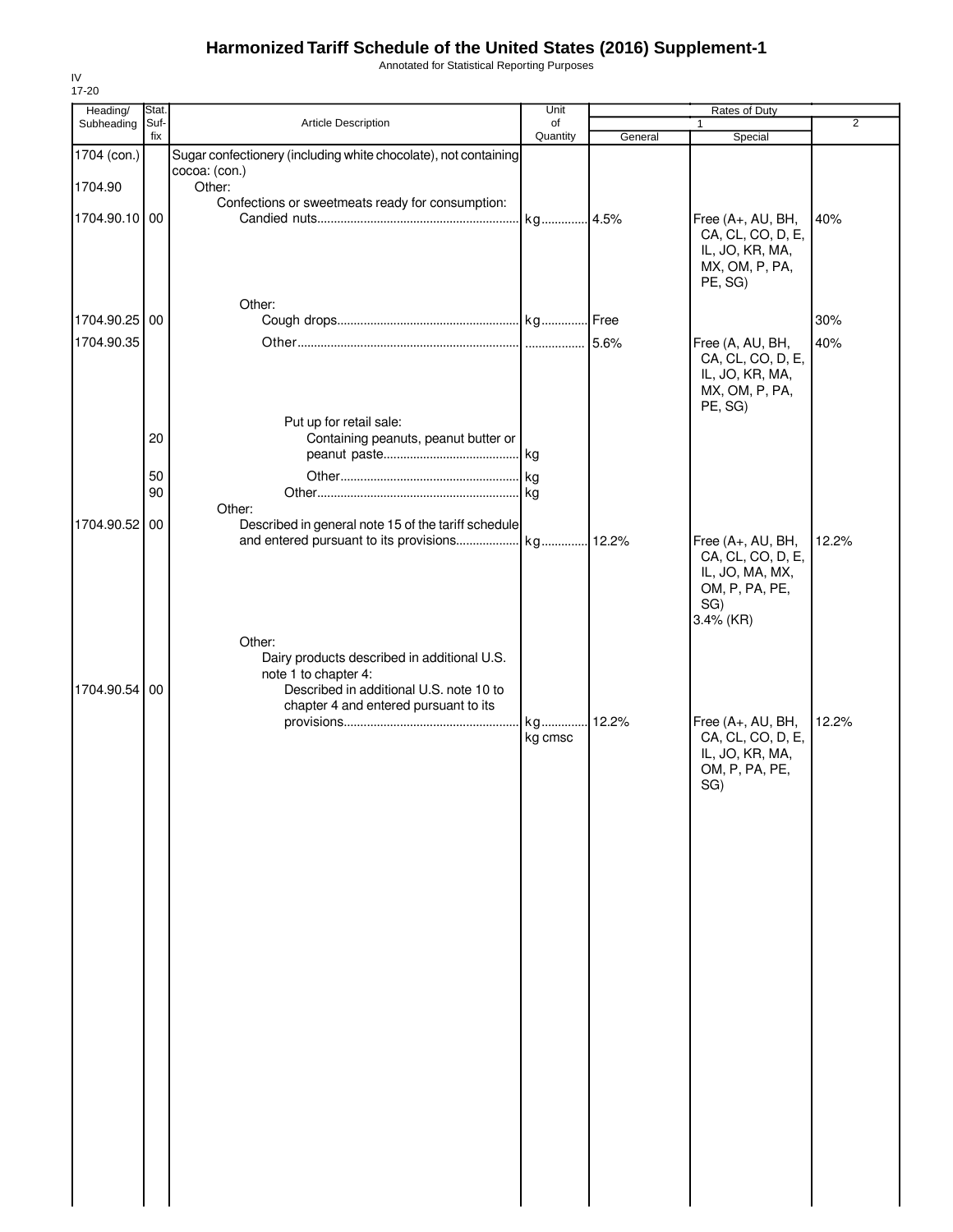Annotated for Statistical Reporting Purposes

| Heading/                         | Stat. |                                                                                                                    | Unit          | Rates of Duty |                                                                                                                                                                                                                                                                                                  |                        |  |
|----------------------------------|-------|--------------------------------------------------------------------------------------------------------------------|---------------|---------------|--------------------------------------------------------------------------------------------------------------------------------------------------------------------------------------------------------------------------------------------------------------------------------------------------|------------------------|--|
| Subheading                       | Suf-  | Article Description                                                                                                | of            |               | $\mathbf{1}$                                                                                                                                                                                                                                                                                     | $\overline{2}$         |  |
| 1704 (con.)<br>1704.90<br>(con.) | fix   | Sugar confectionery (including white chocolate), not containing<br>cocoa: (con.)<br>Other: (con.)<br>Other: (con.) | Quantity      | General       | Special                                                                                                                                                                                                                                                                                          |                        |  |
| 1704.90.58 00                    |       | Other: (con.)<br>Dairy products described in additional U.S.<br>note 1 to chapter 4: (con.)                        | kg<br>kg cmsc | 40¢/kg +10.4% | Free (BH, CL, JO,<br>MX, SG)<br>$26.6$ ¢/kg + 6.9%<br>(PA)                                                                                                                                                                                                                                       | $47.4$ ¢/kg +<br>12.2% |  |
|                                  |       |                                                                                                                    |               |               | $36¢/kg + 9.3% (P)$<br>See 9912.04.30,<br>9912.04.41 (MA)<br>See 9913.04.25<br>(AU)<br>See 9915.04.30,<br>9915.04.41,<br>9915.04.65 (P+)<br>See 9916.04.30,<br>9916.04.41 (OM)<br>See 9917.04.20,<br>9917.04.29 (PE)<br>See 9918.04.60,<br>9918.04.69 (CO)<br>See 9920.04.10,<br>9920.04.19 (KR) |                        |  |
|                                  |       |                                                                                                                    |               |               |                                                                                                                                                                                                                                                                                                  |                        |  |
|                                  |       |                                                                                                                    |               |               |                                                                                                                                                                                                                                                                                                  |                        |  |